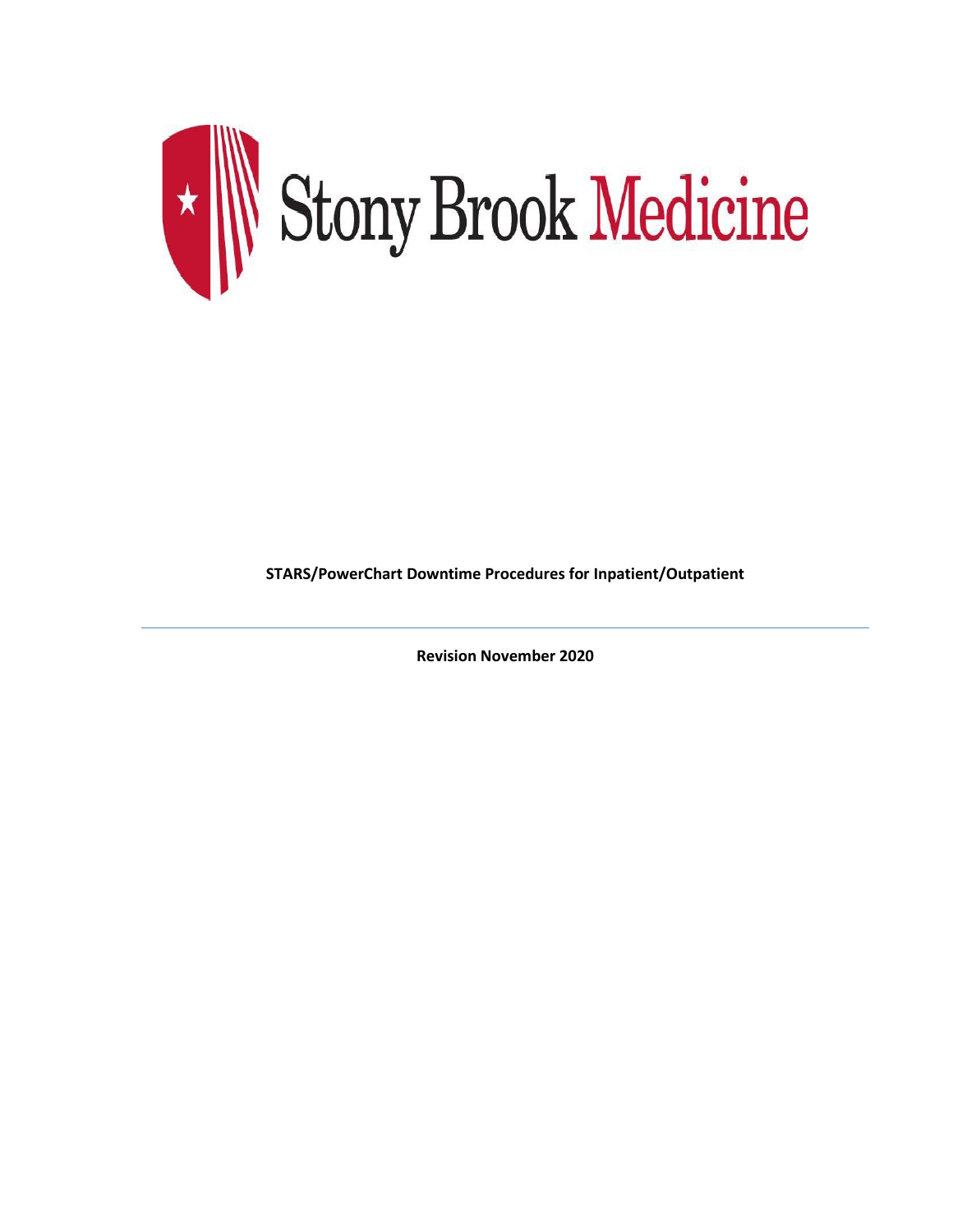**Table of Contents Location**



## **I. Introduction A. Purpose of the Document Page 2 B. Definitions Page 2 C. Availability of the Patient RecordDuring Downtime Page 3 D. Downtime Communication Plan Page 4 II. STARS/PowerChart Downtime A. Impact of STARS/PowerChart Downtime Page 6 B. Preparation for PlannedSTARS/PowerChart Downtime Page 6 C. Clinical Documentation During STARS/PowerChart Downtime Page 7 D. Fetal Link Documentation Proceduresfor Downtimes Page 7 E. SurgiNet/Anesthesia DocumentationDuring Downtime Page 10 F. Ancillary Department Order EntryDuring Downtime Page 12 G. Clinical Recovery Post Downtime Page 13 III. Downtime in Related Systems A. Siemens Invision Patient Management(ADT, SMS) Page 17 B. Interface Engine (Lyniate Rhapsody) Page 19 C. Cerner Enterprise Wide Scheduling (EWS) Page 22 D. Capacity Management Page 23 E. Outpatient Systems – IDX Page 25 F. Other Related Clinical Systems Page 26 Radiology (Centricity IDX), Laboratory (Sunquest), Dietary (CBord), Blood Bank (HCLL), Eclipsys G. CODING Downtime Page 29 H. Work Queue Manager Downtime Page 30**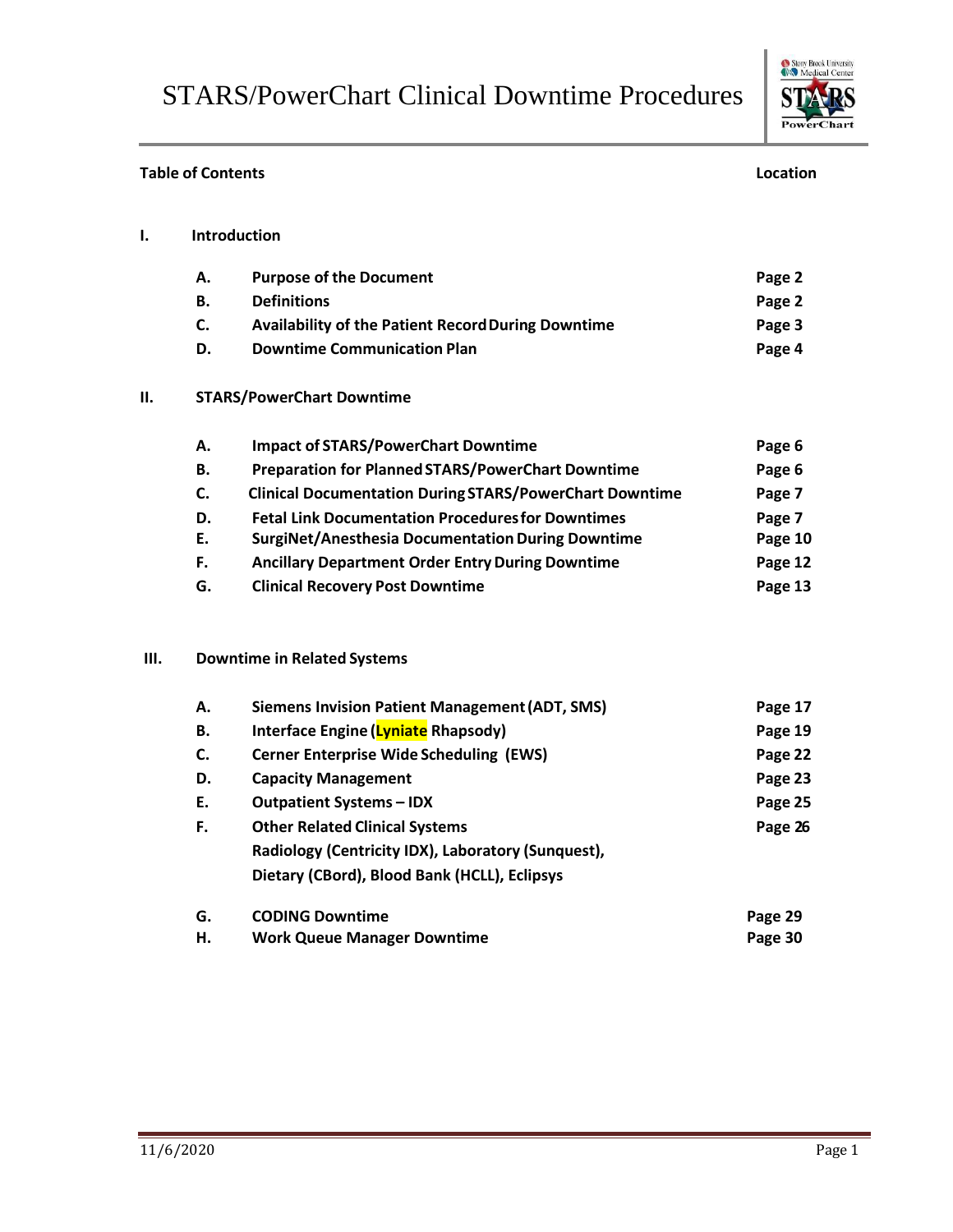

#### **SECTION I – INTRODUCTION TO CLINICAL DOWNTIME PROCEDURES**

#### **A. INTRODUCTION**

**The purpose of this document is to provide clinical end users with procedures to use in documenting inpatient/outpatient care during those periods when the Stony Brook electronic patient record (EMR) and other electronic software related to Patient Care is not readily available. These periods are referred to as 'downtime'. The EMR, in this document, is referred to as STARS (Stony Brook Totally Automated Record System)/PowerChart.**

**The procedures are necessary to maintain continuity and completeness of the patient's medical record during a STARS/PowerChart downtime. In addition to these clinical procedures, hospital staff working in ancillary departments will follow procedures specific to their department to ensure that patient care is documented.**

**During the process of patient care, a number of systems interact with STARS/PowerChart and affect inpatient clinical documentation. Therefore, clinical documentation procedures will include instructions for downtime in related systems such as Admission, Discharge and Transfer (ADT), and Enterprise Wide Scheduling (EWS).**

## **B. DEFINITIONS**

- **1. Downtime: The period of time that any electronic documentation system is out of service due to hardware/software failure or scheduled maintenance. Downtimes of other systems, e.g. Interface Engine and others will limit the function of STARS/PowerChart. Therefore, downtime procedures are included for STARS/PowerChart and each electronic systems that affects clinical documentation.**
	- **A. Scheduled Downtime: the period a system is out of service due to planned maintenance. The users will be notified inadvance.**
	- **B. Unscheduled Downtime: the period of time a system is out of service due to hardware/software failure. The users will not have advance notice of an unscheduled downtime.**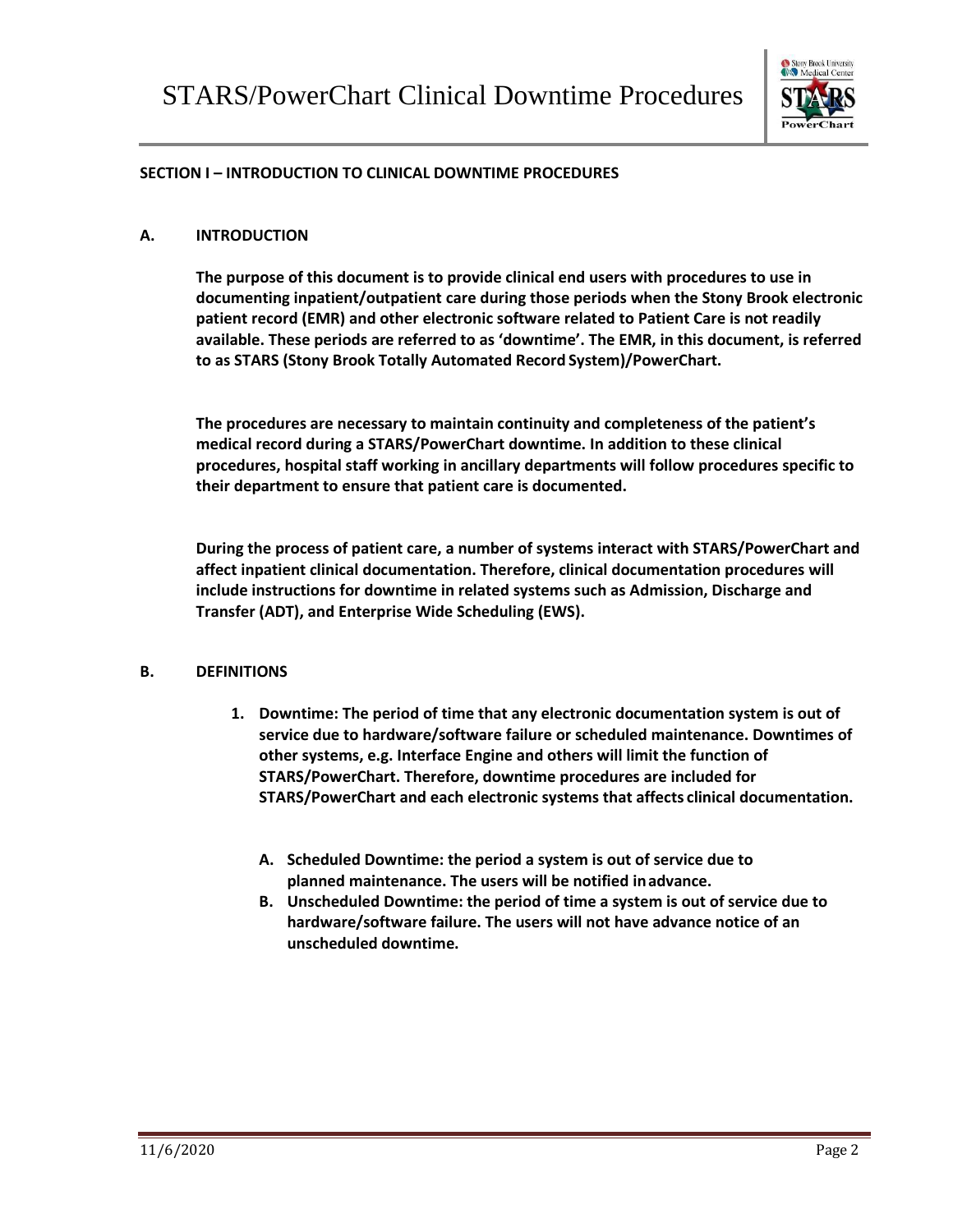

## **C. AVAILABILITY OF THE PATIENT RECORD DURINGDOWNTIME**

**1. '724' Downtime Viewer**

**The '724' Downtime Viewer is available on every unit to provide electronic patient record information with immediate availability during scheduled and unscheduled downtimes.**

- **a. '724' Downtime Viewer is available on eachunit.**
- **b. The unit's '724' Downtime Viewer is designated by a red sign on the PC. Instructions for use are attached to the computer that has the Downtime Viewer installed.**
- **c. The Viewer is accessed by launching the '724 Access Viewer' application found on the DTV computer's desktop.**
- **d. Login with your Cerner Username and Password**
- **e. Printed MAR for each inpatient-nursing unit will be available for printout from the PageCenter LRS system utilizing UHMC Domain password or the generic password obtained from the Nursing Office.**
- **2. Cerner Read Only Database**

**The Cerner Read Only Database is also available as a copy of all patient care documentation in the STARS/PowerChart system. This database is activated during a scheduled downtime so the clinicians can "view" patient care information including power forms, eMAR, I&O, PAL, CareCompass, Chart Summary, Results/Flowsheet, Rounds List and Inbox (Message Center.)**

- **a) Information acquired during downtime will NOT beavailable.**
- **b) The process for activating the Read Only Database will begin after 30 minutes of downtime.**
- **c) The Read Only Database will be available approximately two hours after the downtime begins.**
- **d) The Read Only Database will reflect a snapshot of Cerner PowerChart production system (p159) taken 45 minutes prior to the downtime. The information will be at least 2 hours and 45 minutesold.**
- **e) An overhead announcement will be made when the read only database is available. The Assistant Director of Nursing will benotified.**

## **D. DOWNTIME COMMUNICATION PLAN**

**1. Scheduled System Downtimes**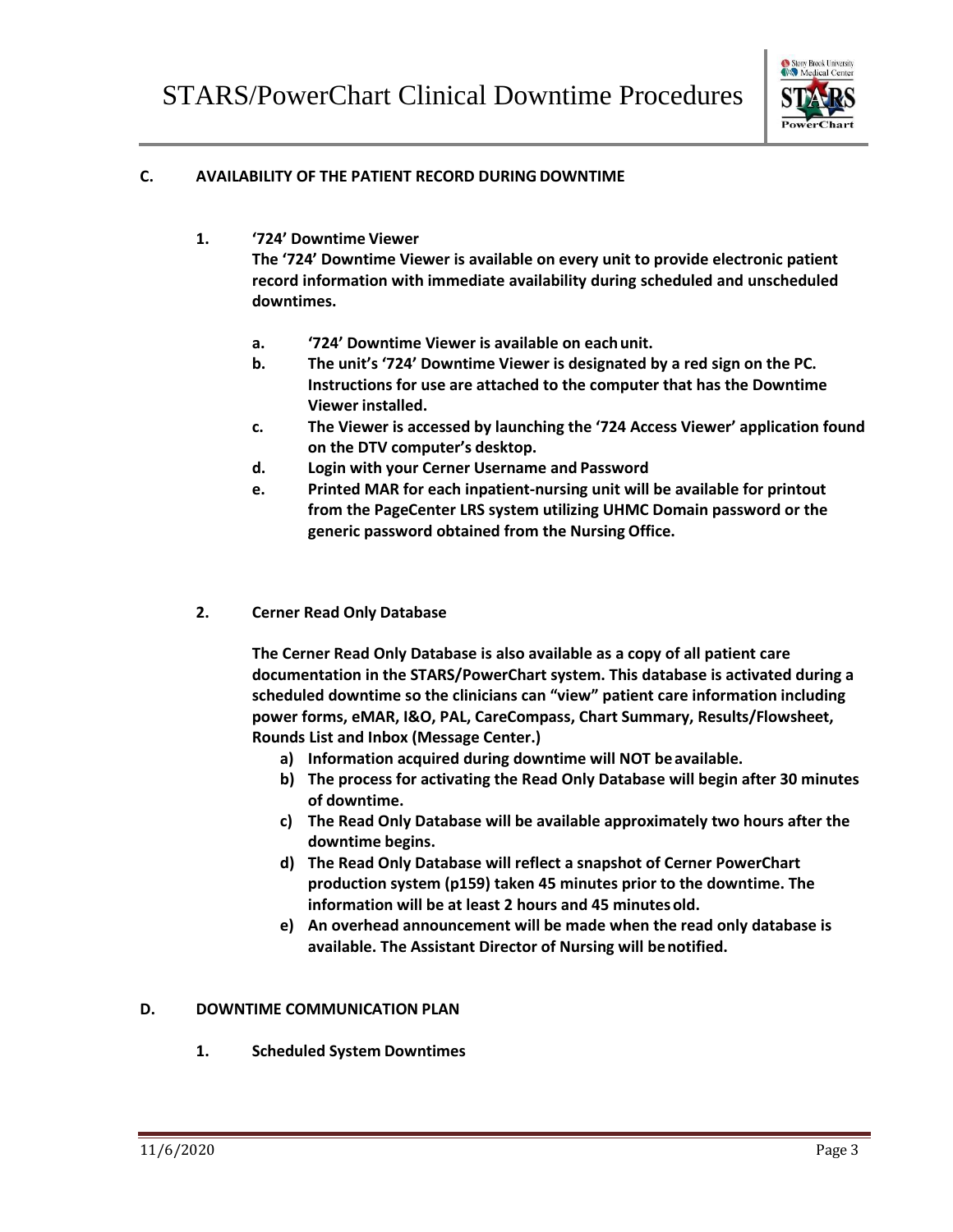

**a) A current listing of planned downtimes can be found at the following website:**

**[https://extranet.stonybrookmedicine.edu/IT-infrastructure/services/](https://extranet.stonybrookmedicine.edu/IT-infrastructure/services/helpdesk/outages) [helpdesk/outages](https://extranet.stonybrookmedicine.edu/IT-infrastructure/services/helpdesk/outages)**

- **b) A Hospital Downtime Committee meets to schedule necessary downtime Software maintenance monthly. Schedule is frequently updated.**
- **c) The committee is comprised of Information Technology, Clinical Transformation and Hospital Clinical representatives who coordinate scheduled downtimes.**
- **d) Scheduled Downtimes are planned one month in advance to give end users adequate notice and to minimize disruption of patient care.**
- **e) The Help Desk will notify all Stony Brook employees via E-mail in advance of scheduled downtimes.**
- **f) The Help Desk will notify the Assistant Director of Nursing just prior to the beginning of the scheduled downtime, and again at theend.**
- **g) The Cerner Read Only Database will be activated prior to a downtime with an expected duration of 2 hours or greater.**
- **2. Unscheduled System Downtimes**
	- **a. Help Desk will identify or be notified of the unscheduledoutage.**
	- **b. The Help Desk will notify all clinical staff and Healthcare Providers by email with information on the system that is in downtime and the impact on documentation.**
	- **c. The Help Desk will notify the Switch Board to make the following announcement over the public address system: "The University Hospital STARS PowerChart System is temporarily unavailable." If individual applications are down the announcement will identify the application specifically (i.e. FirstNet, Capacity Management, and SurgiNet.)**
	- **d. The Help Desk telephone greeting will be changed to a recorded message advising the caller of a brief outage.**
	- **e. Printed MAR for each inpatient-nursing unit will be available through the Help Desk and distributed from the Nursing Office. Please note, printing of the MAR requires approximately 40-60 minutes. Patient Rounds List will be available and can be printed at request of CMIO orCNIO.**
	- **f. The '724' Access Viewer will be accessed for STARS/PowerChart information.**
	- **g. Staff will use the '724 Access Viewer' icon to launch the downtime viewer and follow instructions for use attached to each downtime viewer computer.**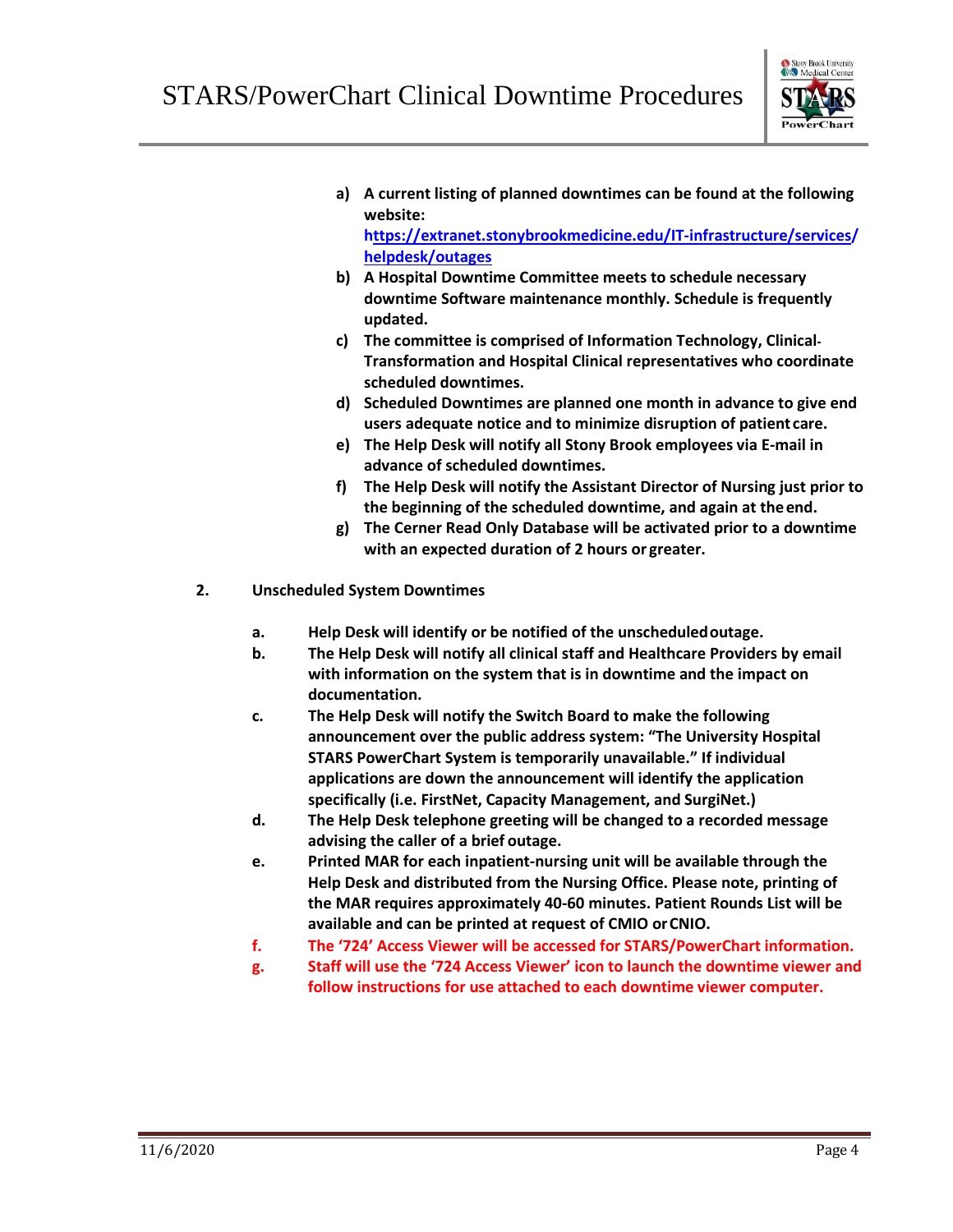

- **I. See below for Outpatient Procedures.**
- **3. Extended Downtime**
	- **a. If the problem is not resolved within one hour, the brief outage recording on the Help Desk phone will be replaced with the extended outagerecording.**
	- **b. The Help Desk will notify the Assistant Director of Nursing on duty and the IT Downtime Group by activating the Team "IT Group" pager number. This page will alert the CIO and the on call ITAdministrator. [http://it-oncall.uhmc.sunysb.edu/oncall\\_schedule/oncall-itadmin.html](http://it-oncall.uhmc.sunysb.edu/oncall_schedule/oncall-itadmin.htm)**
	- **c. A Command Center will be established at the discretion of the Assistant Director of Nursing with input from the IT Downtime Group. This command center may be located in the OVP conference room or the I.T Training room (HSC, Level 3, Room 133A).**
	- *d.* **The Help Desk will direct the Switch Board to announce,** *"The STARS Cerner PowerChart System is unavailable. This is an Extended Outage, please follow Downtime Procedures."*
	- **e. The Help Desk will send an email notifying all hospital staff that the Downtime is extended.**
	- **f. Help Desk personnel will make follow-up calls to the Assistant Director of Nursing to provide a status report every hour while the system is down.**
- **4. Recovery Communication**
	- **a) Following downtime, and when the normal production database is functioning, the Help Desk will arrange an overhead announcement that the system is available, and send an updated e-mail.**
	- **b) The Help Desk will also notify the Assistant Director of Nursing that the system is available.**
	- **c) The Help Desk will revert to the standard greeting phonemessage.**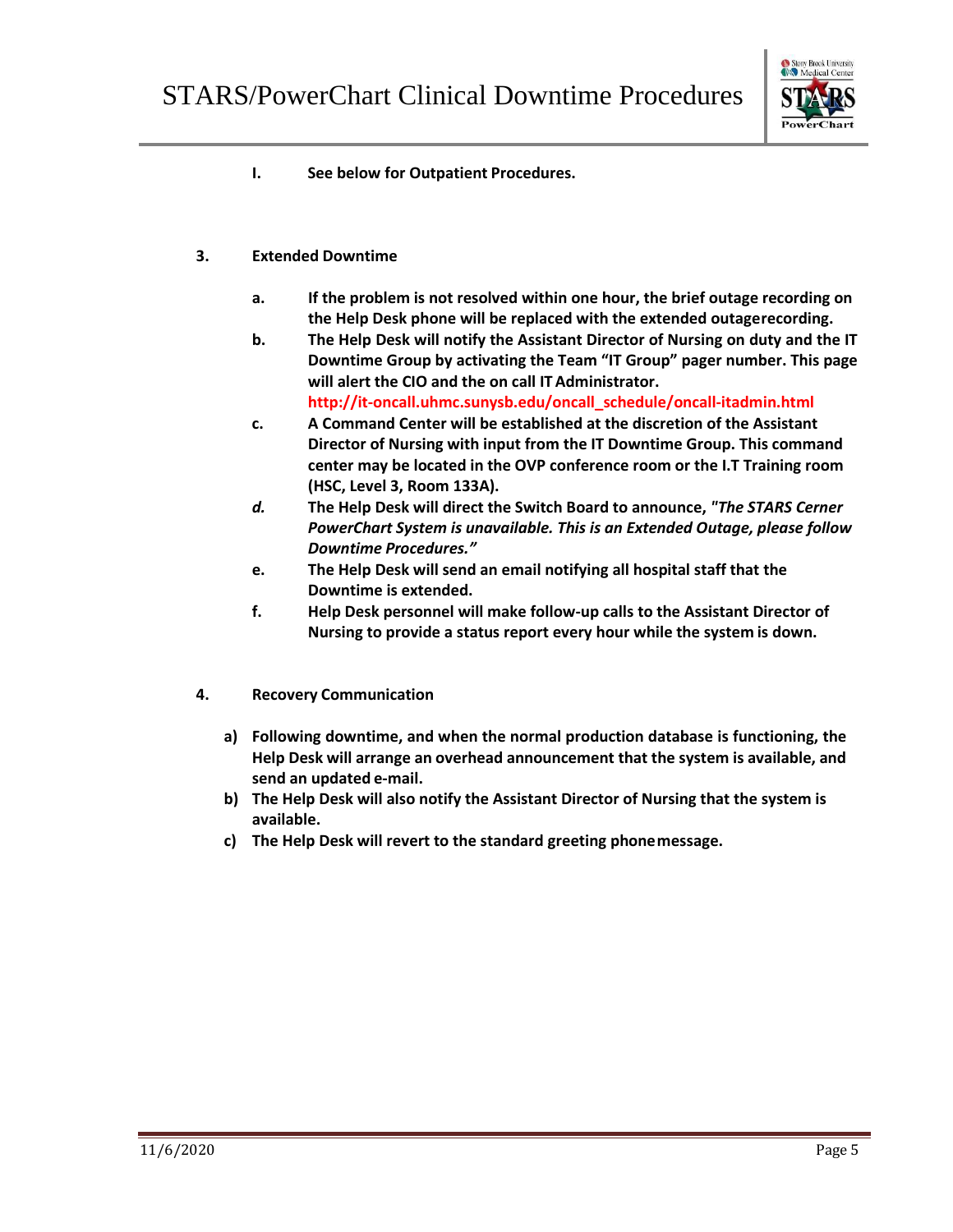

## **SECTION II: STARS/POWERCHART DOWNTIME PROCEDURES**

## **A. IMPACT OF STARS/POWERCHART DOWNTIME:**

**During periods when the STARS/PowerChart system is not available for clinical documentation of patient care will be documented on paper downtime forms which are located on the Web at the following [link: https://sbmapps.uhmc.sunysb.edu/sites/nursing/Resources/Pages/Nursing-](https://sbmapps.uhmc.sunysb.edu/sites/nursing/Resources/Pages/Nursing-Cerner-Downtime-Forms-2011.aspx) [Cerner-](http://sbumconline.uhmc.sunysb.edu/sites/nursing/Resources/Pages/Nursing-Cerner-Downtime-Forms-2011.aspx)[Downtime-Forms-2011.aspx.](http://sbumconline.uhmc.sunysb.edu/sites/nursing/Resources/Pages/Nursing-Cerner-Downtime-Forms-2011.aspx)**

**During STARS/PowerChart downtime, not all clinical applications will be available to access or record information. As a result, the following electronic documentation functions cannot be used:**

- **1. Providers, Nursing and Ancillary documentation in PowerForms, Powernote, Dynamic Documentation, IView, MAR, Task Lists, PAL, CareCompass, Patient Education, Depart, SBAR**
- **2. Computerized provider order entry (CPOE), Provider Notes, MedicationReconciliation,**
- **3. Pharmacy order processing**
- **4. Lab, Radiology, Cardiology, Pathology Results Review, Clinical Notes, FormsBrowser**
- **5. Message Center, Rounds Lists**
- **6. Charge Services**

## **B. PREPARATION FOR SCHEDULED STARS DOWNTIMES**

**Current planned downtime policies and procedures, to include forms, will be maintained in all effected departments and readily available to staff 24/7.**

- **1. In addition to easy access on the Web, a 72 hour supply of downtime clinical documentation forms and order requisitions will be available in each department at all times and readily available. These forms can be acquired via the link: [https://sbmapps.uhmc.sunysb.edu/sites/nursing/Resources/Pages/Nursing-Cerner-](https://sbmapps.uhmc.sunysb.edu/sites/nursing/Resources/Pages/Nursing-Cerner-Downtime-Forms-2011.aspx)[Downtime-Forms-2011.aspx.](https://sbmapps.uhmc.sunysb.edu/sites/nursing/Resources/Pages/Nursing-Cerner-Downtime-Forms-2011.aspx)**
- **2. The Help Desk will notify all employees of the planned downtime using email and overhead announcement from the Switch Board.**
- **3. Printed MAR for each inpatient nursing unit will be available through the Help Desk and distributed from the Nursing Office. Please note, printing of the MAR requires approximately 40-60 minutes. Patient Rounds List will be printed at the request of CMIO/CNIO and made available through NursingOffice.**
- **4. In advance of downtime, Nursing can print reports for patient care from the STARS/ PowerChart file menu. e.g. all active orders, results**
- **5. Nursing will ensure that the eMAR tasks and task lists are updated 2 hours before downtime begins.**
- **6. All staff will stop entering orders 60 minutes before the planned downtime is scheduled to begin.**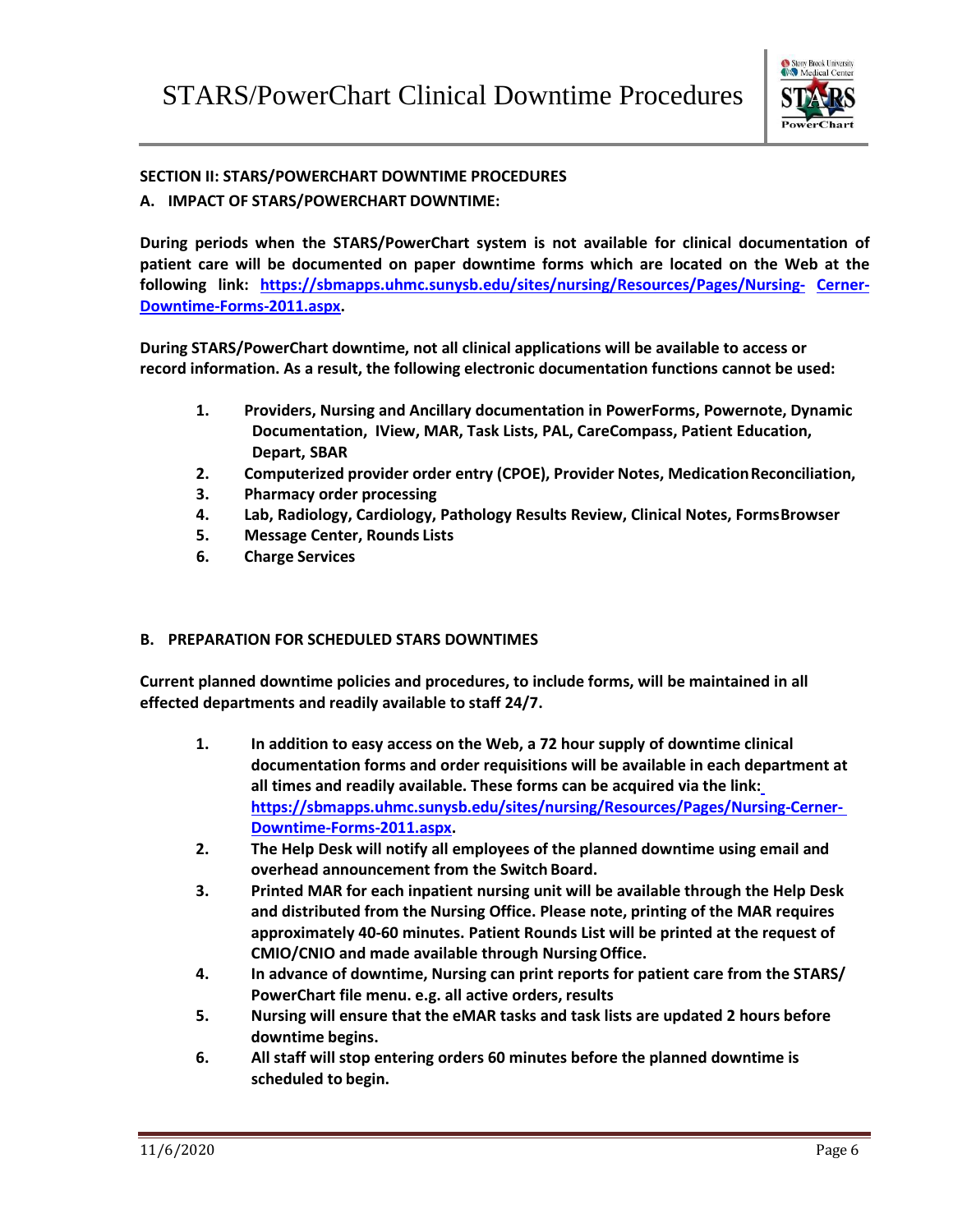

## **C. CLINICAL DOCUMENTATION PROCEDURES DURING DOWNTIMES**

**Clinical documentation procedures used by providers, nursing and ancillary staff are the same for scheduled and unscheduled Downtimes.**

- **1. All clinical documentation of patient care delivered by Healthcare Providers, Nurses and Ancillary Staff will document on appropriate downtime paperforms.**
- **2. A note identifying the date and time that paper documentation began should be documented by the nurse on the downtime form. In addition, an entry will be generated by the system, when restored, for the electronic record documenting the occurrence and the date/ time the system isrestored.**
- **3. Labels will be printed from the DAS system by clinical staff and placed on the manual requisitions**
- **4. Orders will be documented by providers on the ancillary department's paper requisition form and Faxed to the appropriate department. Phone notification may be used in addition to the paper requisition, as needed.**
- **5. Medication Orders and Consults**
	- **a) Providers will document medication and consult order using the physician order sheet or progress note sheets.**
	- **b) Medication orders will be sent to the pharmacy via Rxe-view (accessed on the FAX unit) so that the Pharmacist can verify and manually enter and fill the order. TPN orders will be entered into the BAXA by the TPN pharmacist. The pharmacist will keep the hard copy medication order form for back entry of orders when the system is available.**
- **6. Medication Administration will be documented by Nursing and Respiratory using the paper MAR. As in the scheduled downtime, paper MAR for each inpatient nursing unit will be available for printout from the PageCenter LRS system utilizing UHMC Domain password or the generic password obtained from the Nursing Office. No other paper documentation is to be used for recording the administration of medication to patients.**
- **7. Provider and Nursing Care will be documented on paper progress sheets and flow sheets.**
- **8. Test Results will be obtained asfollows:**
	- **a. The Laboratory and Blood Bank will send STAT and Urgent test results to the unit using the pneumatic tube system.**
	- **b. The Blood Bank will call the unit to notify clinicians of the availability of STAT blood products**
	- **c. Radiology test results will be placed, as a wet read, into PACS. Providers will access results directly from the PACS imaging system.**
- **9. Read Only Database is used during downtime to view Orders and Results completed before the downtime began.**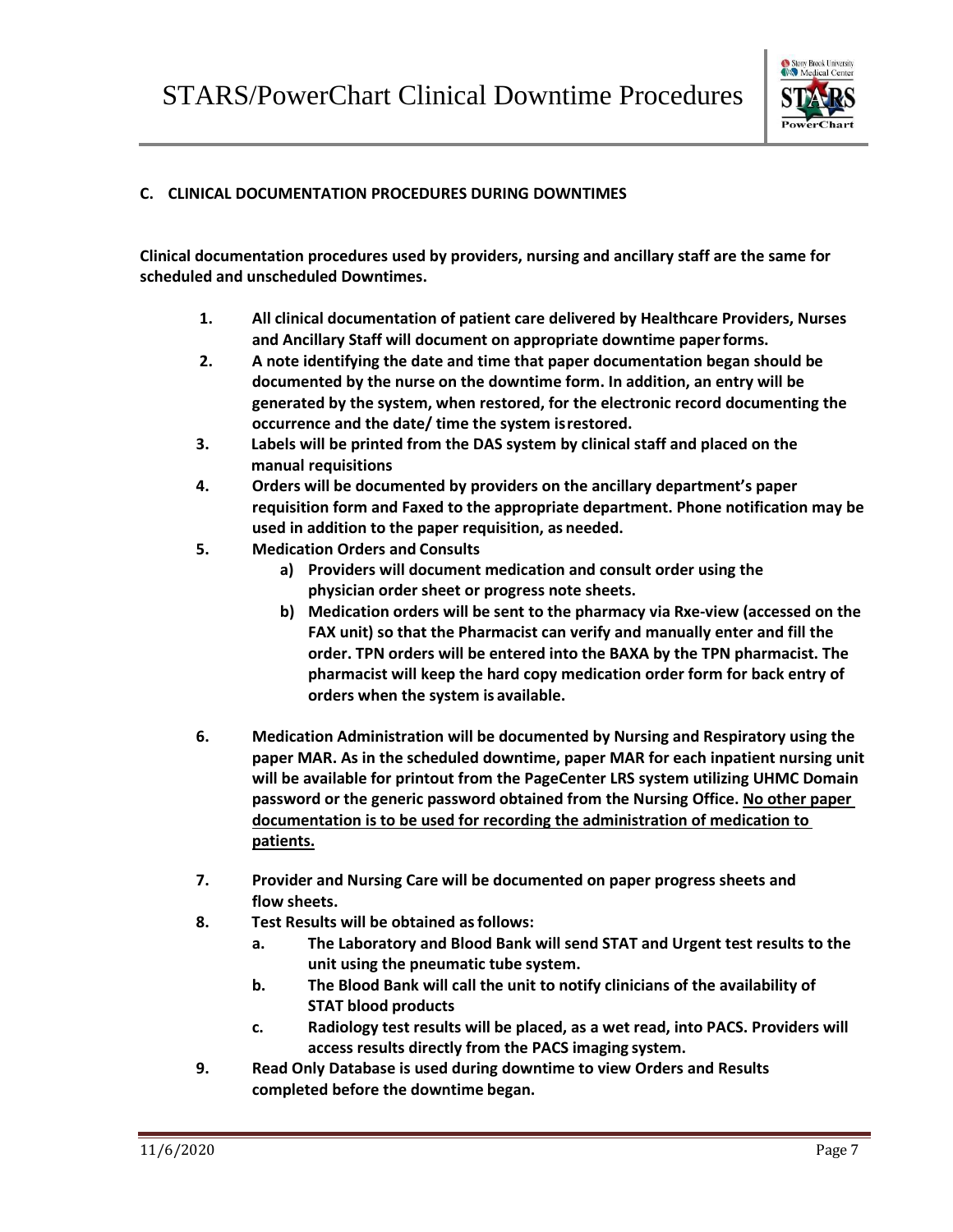

- **10. ED Tracking Board will not be available and it will be replaced by grease boards using the steps below:**
	- **a. The ED staff will access the STARS/PowerChart DowntimeApplication**
	- **b. Patient names as they appear in the Downtime application will be copied onto the grease board.**
	- **c. New patients and patient movement will be tracked with manual updates to the grease board.**
- **11. Respiratory**
	- **a. Nursing will page Respiratory with all new routine and stat orders during a downtime.**
	- **b. Orders will be written on generic physician order form. Respiratory will check order forms on the unit and initial. Respiratory will pick up the yellow copy of the orders and bring them to the Respiratorydepartment.**
	- **c. Respiratory uses a paper treatment cards to document treatments during a downtime.**
	- **d. Ventilator changes will remain on the paper flowsheets.**
- **D. Fetal Link Documentation Procedures for Downtimes**

**Fetal Link is an application used to actively monitor fetal activity in pregnant patients on the Labor and Delivery and Antepartum units. There are three different scenarios, which can occur during a downtime and are described below.**

- **1A. Impact of Fetal Link during Power Chart Downtime**
- **a. Access to Fetal Link is still available in read-only mode. The system displays the words "Downtime Mode" in the status bar of the Fetal Link application. The system is considered**  in Downtime Mode until the system re-authenticates with PowerChart.
- **b. Finalize Episode, Patient Archive, and Printing options are disabled. Patients will move to a hold bed and finalize willfail.**
- **c. Extended View displays up to 24 hours of patient history data.**
- **d. An Un-associated patient can be monitored but not associated.**
- **e. Strip annotation is available, but the annotations do not post to IVIEW until the system is back up.**
- **f. P2DA (patient to device association) will not be available; patients currently associated will stay associated. Staff must run paper strips and dissociate patient after Powerchart isup.**
- **g. Patients not associated to a monitor during down time, will be monitored at the device level only.**
- **h. Patients must be re-associated during the recoveryperiod.**

## **1B. Nursing Staff Responsibility During Downtime**

- **a. Run Paper Strips, labelappropriately**
- **b. If this is an unplanned downtime – The nurse is to call the HELP desk and inform themwhat workstation is affected or if all workstations are affected.**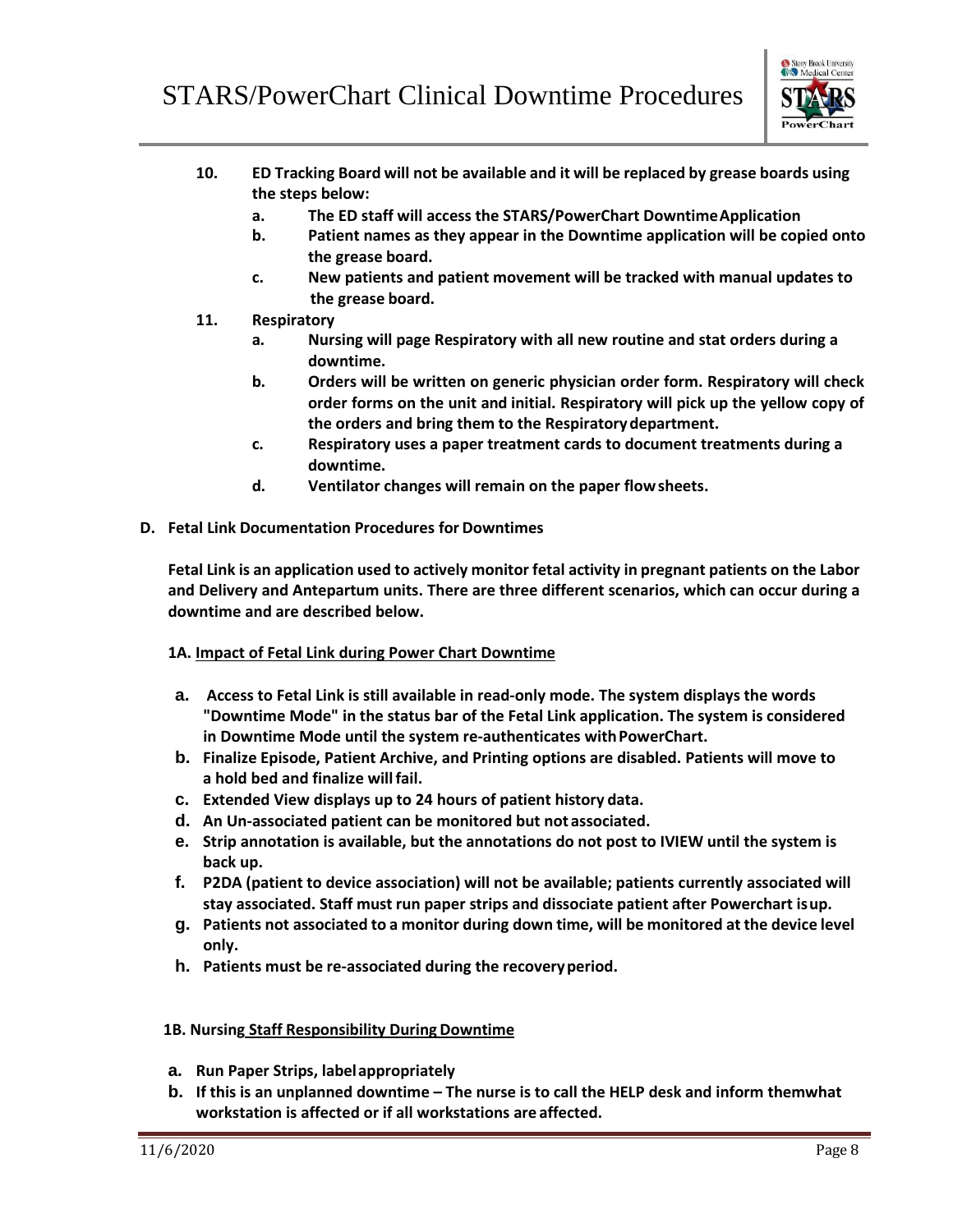

**c. Document on paper down time log: patient name, MRN, encounter, time on and time off the monitor, room location.**

## **1C. Nursing Staff Responsibility During Recovery**

- **a. Re-launch the Fetal Link application and sign in**
- **b. For patients associated prior to downtime who have completed, open the patient strip from the hold bed, and click finalize.**
- **c. For patients being monitored at the Device level, check the written log, launch P2DA and retroactively associate them to the time they began on that device. If the patient was on multiple monitors, use P2DA to retroactively disassociate the first device, then retroactively associate the second device and finalize whenappropriate.**
- **d. Each nurse will be responsible for finalizing the strips for their patients in their area even if the patient is discharged i.e.: Triage, L&D, RR. Triage will experience the greatest impact as multiple patients can be in the samerooms.**
- **e. The Charge nurse for each shift isresponsible for reconciling all strips for finalization at the end of the shift.**

## **2A. Impact of CAMM Downtime and Fetal Link**

- **a. CAMM (a server located in Kansas City) can be down alone and Cerner Millennium and Fetal Link Up. Fetal Link will still associate but an error message will display "Unable to Make a Call to Archive"**
- **b. Creation of Start and Stop of Episode –FetalLink will still associate but an error message will display "unable to make a call toarchive"**
- c. Finalize Process for Active patients will fail patient will move to a hold bed, finalize will fail.
- **d. Central Monitoring will still be available**
- **e. Archival storage Retrieval – Archive will be non-functional**
- **f. Extended View will only display 24 hours of historicaldata**

## **2B. Nursing Staff Responsibility During Downtime**

- **a. Begin of Downtime: \*\*Call the Help Desk and tell them the error message, "Unable to Make a Call to Archive"**
- **b. A detailed log of each patients start and stop times and the device in which they are associated during that period will need to bestarted**
- **c. Nursing Documentation will continue inPowerChart**
- **d. Physician Documentation will continue inPowerChart**

## **2C. Nursing Staff Responsibility During Recovery**

**a. For patients associated prior to CAMM downtime, open the patient strip from the hold bed, and click finalize.**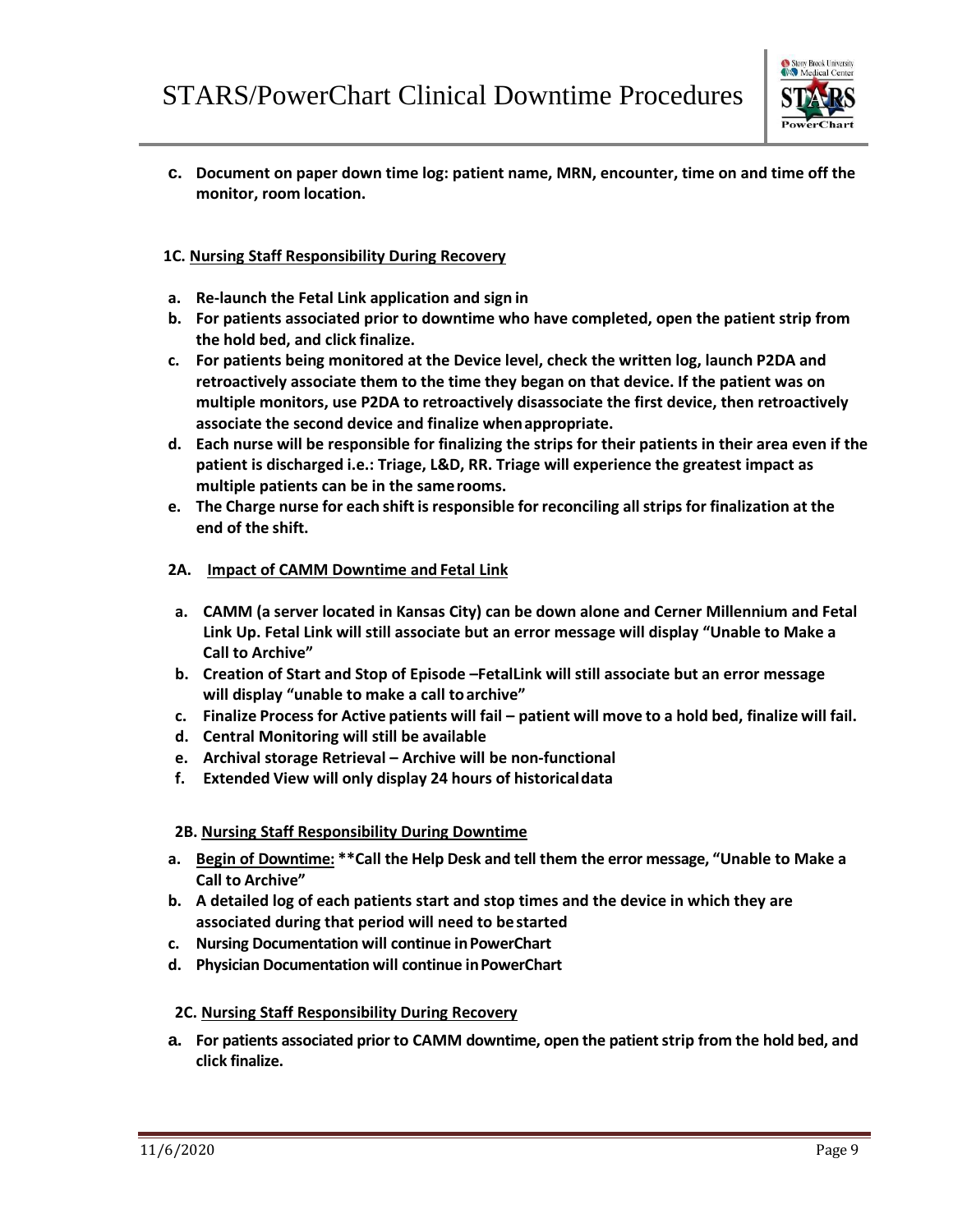

- **b. For patients associated during the CAMM downtime, turn on the Fetal Monitor they were associated to, retroactively associate them back to the start time recorded in the log, retroactively dissociate them to the stop time.FINALIZE**
- **c. Each nurse will be responsible for finalizing the strips for their patients in their area even if the patient is discharged i.e.: Triage, L&D, RR. Triage will experience the greatest impact as multiple patients can be in the samerooms.**
- **d. The Charge nurse for each shift isresponsible for reconciling all strips for finalization at the end of the shift.**
- **3. Impact of Fetal Link Down and Cerner Millennium (PowerChart) and CAMM is up.**

## **3A. Nursing Responsibilities During Downtime**

- **a. Call the Help Desk and tell them Fetal Link is Down. Is it one workstation or many? Is Powerchart up?**
- **b. Run Paper Strips**
- **c. Document on paper down time log: patient name, MRN, encounter, time on and time off the monitor, room location.**
- **d. Continue Nursing Documentation inPowerchart.**

## **3B. Nursing Responsibilities During Recovery**

- **a. Re-launch Fetal Link and signin.**
- **b. Patients associated prior to downtime and their monitoring is completed: open the patient strip from the hold bed, re-associate andFINALIZE.**
- **c. Patients associated prior to downtime and are still being monitored, the association will stay and data will start to flow to data base as long as the CE remained in the room.**
- **d. Each nurse will be responsible for finalizing the strips for their patients in their area even if the patient is discharged i.e.: Triage, L&D, RR. Triage will experience the greatest impact as multiple patients can be in the samerooms.**
- **e. The Charge nurse for each shift isresponsible for reconciling all strips for finalization at the end of the shift.**

## **E. SURGINET/ANESTHESIA DOWNTIME PROCEDURES**

**1. Impact of SurgiNet Downtime**

**Clinicians using the SurgiNet application of STARS/PowerChart have documentation requirements specific to their workflow, particularly in the intraoperative area. The following procedures address the impact of downtime on surgical documentation including:**

- **a) Surgical appointments cannot be scheduled during SurgiNet downtime, nor is it possible to view existing appointments or printschedules.**
- **b) Case Tracking Board does not operate during SurgiNet downtime.**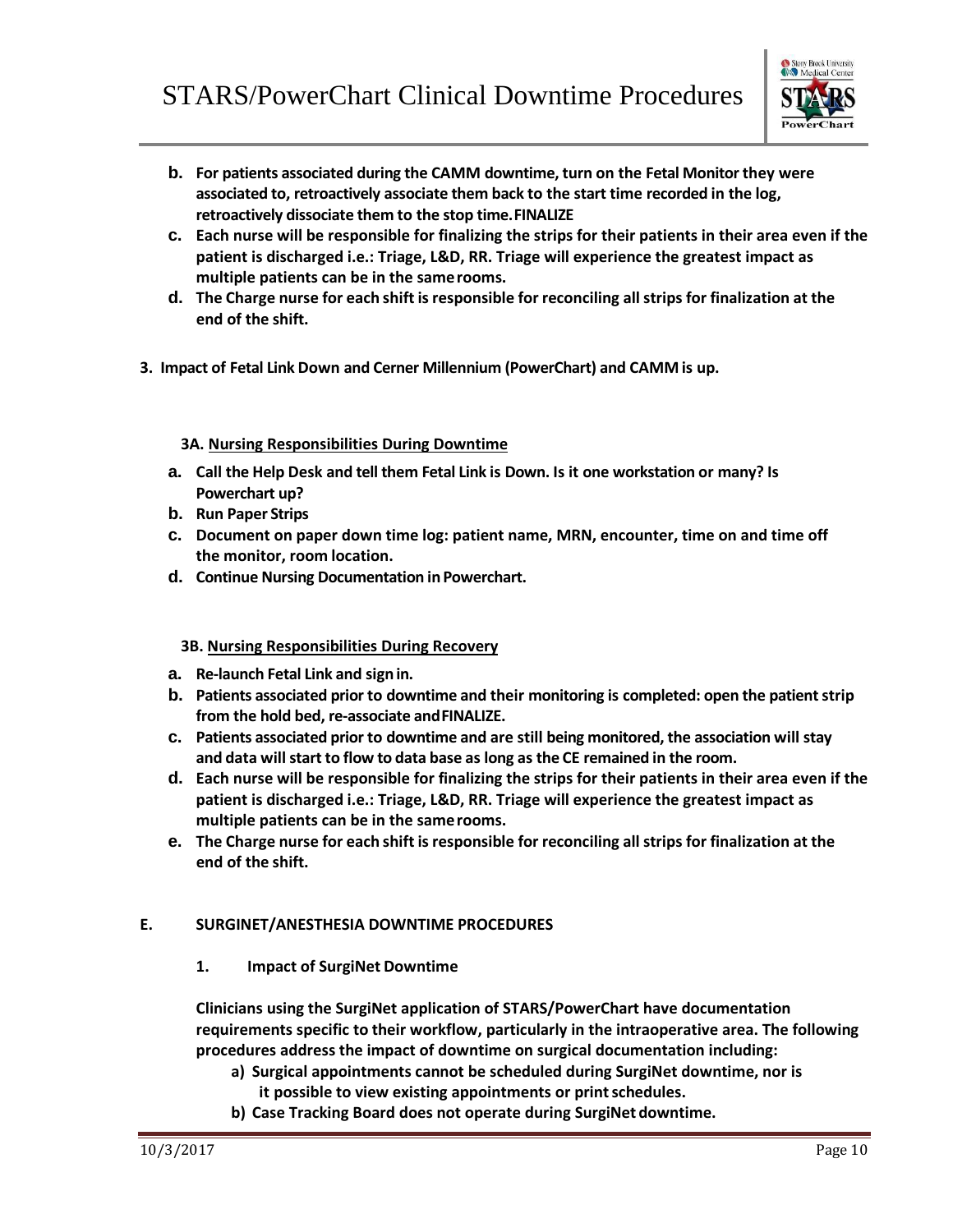

- **c) Documentation of intra operative nursing care or surgical services cannot be done in SurgiNet.**
- **d) Charge services are not available**

**Preparation for scheduled SurgiNet Downtime**

- **a. Every evening, surgical secretaries print daily schedules (20) for the next two days for the Operating Rooms**
- **b. Every evening, Ambulatory Surgery Center (ASC) schedulers prints schedules for the ASC for the next seven days.**

**c. Navigate to Surgery Sharepoint for surgical preference cards. The Surgical Sharepoint is available to all surgical staff and is available on the SBUH Web Site. [SBUH ASC OR RNs and OR Techs](http://sbumconline.uhmc.sunysb.edu/applications/prefcards/_layouts/listform.aspx?PageType=4&amp%3BListId=%7b3A299B62-A41C-43E1-9402-09FC1DB08433%7d&amp%3BID=12) [SBUH OR Leadership SBUH OR Nursing Station Clerks](http://sbumconline.uhmc.sunysb.edu/applications/prefcards/_layouts/listform.aspx?PageType=4&amp%3BListId=%7b3A299B62-A41C-43E1-9402-09FC1DB08433%7d&amp%3BID=10) [SBUH ORRNs](http://sbumconline.uhmc.sunysb.edu/applications/prefcards/_layouts/listform.aspx?PageType=4&amp%3BListId=%7b3A299B62-A41C-43E1-9402-09FC1DB08433%7d&amp%3BID=11)**

**<https://sbmapps.uhmc.sunysb.edu/sites/Reporting/ProcedureList/Reports/Forms/AllItems.aspx>**

- **d. Surgical preference cards can be printed as needed from the Sharepoint by all surgical staff. In addition, they will be printed in advance of scheduled downtime.**
- **2. Downtime Procedures for SurgiNet and Anesthesia**
	- **a) Both the paper schedule and surgical log are available to track changes in the surgical schedule during downtime.**
	- **b) The surgical scheduler will modify the paper schedule as neededduring downtime.**
	- **c) If a surgeon or surgical office calls to schedule a case, the surgical secretary may take down patient's name, birth date, phone number, and name of procedure needed, diagnosis, equipment needs and ordering physician and record the information on the manual booking sheet.**
	- **d) If the downtime is greater than 4 hours (extended downtimes) surgical secretary will do scheduling. The secretary will modify the printed schedule manually or creating a new Excel or a Word document if a partial paper schedule is not available.**
	- **e) All requisitions and downtime operative records are maintained. The paper records are used for charging and are stored in the patient's paperrecord.**
	- **f) Clinicians can use the Read-Only database to get patient information. Clinicians will contact ancillary departments for up to date orders and results information.**
	- **g) Patients who are discharged during downtime (ASC) will receive manual, hard copy discharge instructions. Discharge instructions are on ASC Q drive and are usually printed the night prior, if down on the night prior, instructions printed the morning of procedure.**
	- **h) Nursing will document all nursing care on paper during downtime.**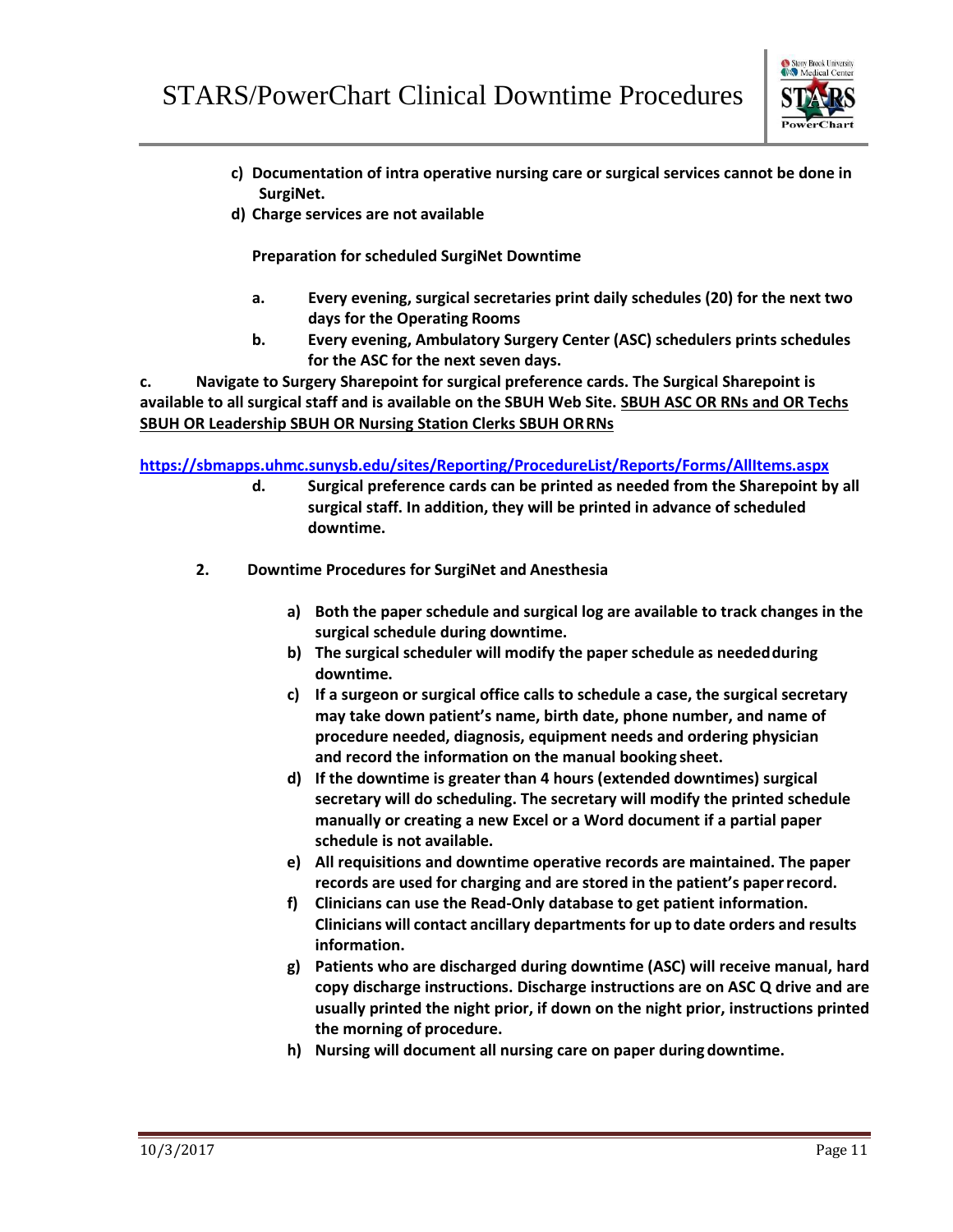

**i) Intraoperative documentation forms have been created and are available to all surgical staff on Sharepoint.**

## **<https://sbmapps.uhmc.sunysb.edu/sites/Reporting/ProcedureList/Reports/Forms/AllItems.aspx>**

- **3. SurgiNet Recovery**
	- **a. Surgical secretaries will enter updated appointments into the SurgiNet scheduling system and print a new schedule as needed.**
	- **b. Each nurse will enter all care given during downtime from the paper record into STARS/PowerChart when the system is available. This data entry will support charge services and surgical reporting.**
	- **c. Charges are entered when downtime OR records are entered into Surgical PowerChart.**
- **4. Downtime Procedures for Anesthesia**
	- **a. Paper schedule will be utilized from Surginet DowntimeProcess**
	- **b. Hand written Anesthesia "Pink Sheet" will be used to document all anesthesia medications, fluids, vital signs, gases and any other care of thepatient**
	- **c. All billing will be documented on paper billing summary and sent to billing department.**
	- **d. All Pre-Op and Post-Op Notes will be documented on the appropriate paper forms.**
- **5. Unscheduled Downtime Procedures for Anesthesia**
	- **a. Cases that have not yet started will use the above documented paperprocess.**
	- **b. Casesthat are in progress will being the paper downtime processfrom the time the downtime began and will continue through the unscheduledevent.**
		- **i. A notation will be included on the paper process to reference the existing electronic record prior documentation.**
		- **ii. Once the system resumes operations, an electronic notation will be made on the electronic record to note the continuation of the record onpaper.**
	- **c. Copies of the paper recordwill need to be sent to billing department and pharmacy for reconciliation.**
- **6. Anesthesia Recovery**
	- **a. Any case completed on paper will remain on paper and scanned into theEMR.**
	- **b. Electronic recordsstartedbut completed on paper will be finalized with the addition of a notation regarding a reference to the paper record for a complete anesthesia record. The paper portion will be scanned into theEMR.**

## **F. ANCILLARY DEPARTMENT ORDER ENTRY DURING STARS DOWNTIME**

**Department specific orders, placed during Downtime, are entered into the appropriate system during Downtime by the ancillary department staff as specified below:**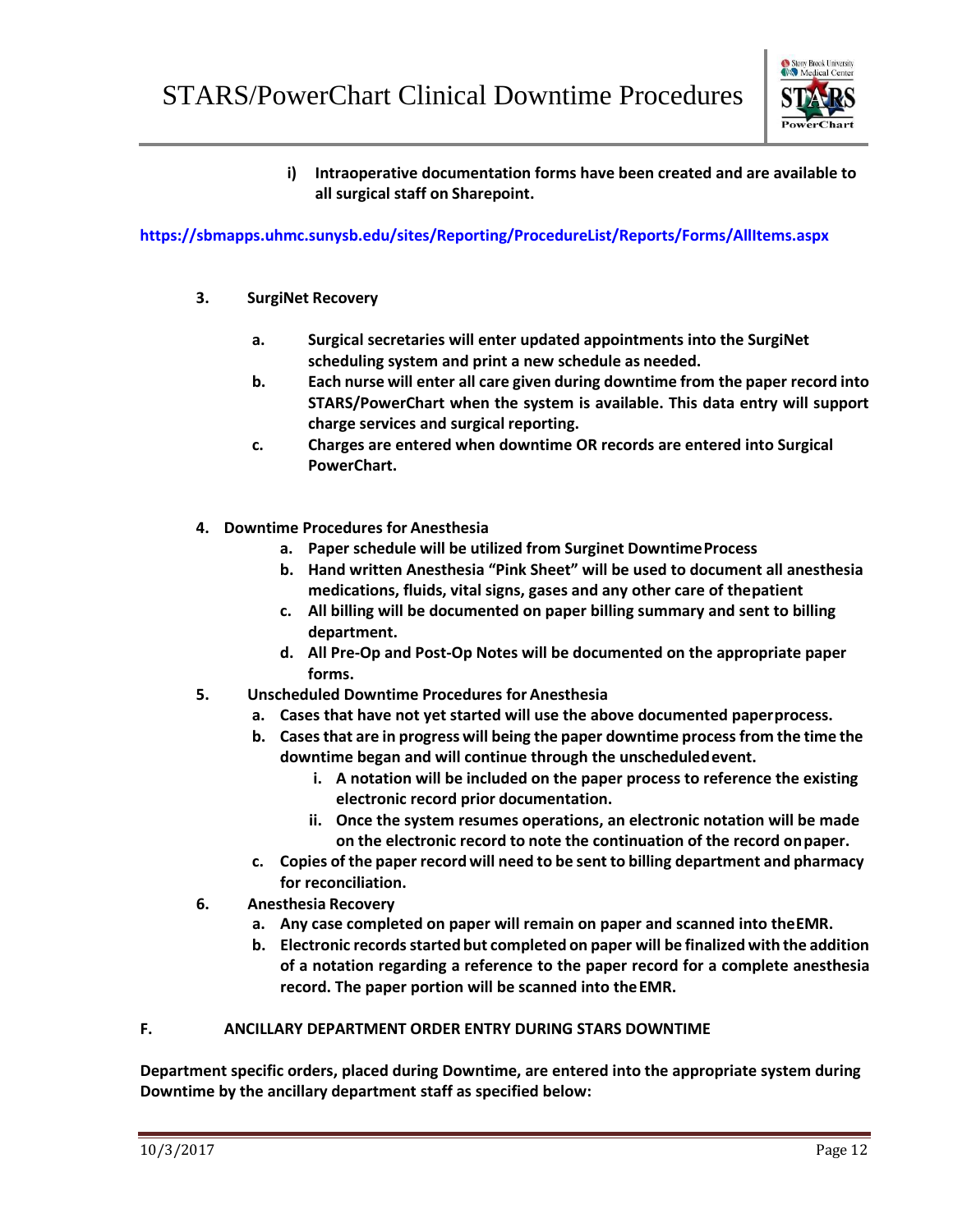

- **1. Laboratory orders are placed on requisitions and will be collected by rounding phlebotomists or sent to the lab via pneumatic tube system(scud)**
- **2. Lab specimens collected by nursing in the unit will include requisition in the plastic collection bag. The lab staff will enter orders into the Sunquestsystem.**
- **3. Radiology orders Faxed to the radiology department with a MRN will be entered by the radiology IT staff into Centricity IDX (also referred to as RIS or the Radiology Information System). Data from Centricity will cross over to the radiology imaging systemPACS.**
- **4. Pathology orders are placed on requisitions and sent to Specimen receiving via pneumatic tube system (scud).**
- **5. Blood Bank orders are placed on requisitions and sent to the Blood Bank via SCUD system. The Blood Bank staff will enter the orders into the HCLL Blood Bank System from the downtime requisition.**
- **6. Dietary orders will be called to the department with food allergies. During the call Dietary will instruct the caller to place orders in STARS once downtime is over. Dietary staff will enter orders manually onto the Downtime Log sheet and intoCBORD.**
- **7. Endoscopy orders will be scheduled by a Fellow who will enter the appointment into the IDX Scheduling System. When the orders system comes back up then the Endoscopy staff will back order the order into STARS. This will cross to Olympus and results will come back and post to STARS. If STARS is down for more the 3 hours then manual reports will be issued.**
- **8. Occupational and Physical Therapy (OT/PT) orders will be documented on the "Occupational Therapy/Physical Therapy/Physician's Order Sheet" and then faxed to the OT/PT Department.**
- **9. Speech and Hearing orders will documented on a paper order form will be faxed to the departments. All STATs require a phone call**
- **10. EEG/EMG orders will be written on physician order form and faxed to the department. For outpatient orders, the department will use the written prescription. All STAT order will require a phone call. EEG/EMG will transcribe the order into a logbook**
- **11. EKG orders for EKGs done on the unit will be documented by nursing and providers using the paper order sheets. Orders for EKGs that will be done by the EKG department will be placed on a downtime order requisition.**
- **12. Echocardiography – Echocardiography orders be called into the department. When the patient arrives in the department for the procedure, a paper worksheet is filled out. At the time of the procedure, patient identifiers are entered into the Centricity system for results. The order will be entered into Centricity by the staff and will cross to the Syngo system for images. .**

## **G. CLINICAL RECOVERY AFTER STARS DOWNTIME**

**1. Paper documentation from downtime is maintained in the patient's paper record and serves as the legal record for the period of time that the electronic patient record was not available. Clinical staff will ensure that all paper documentation is signed and secured as part of the hard copy medical record. All paper documents will be scanned into the Cerner Scanning WQM System following discharge via Medical Records Department.**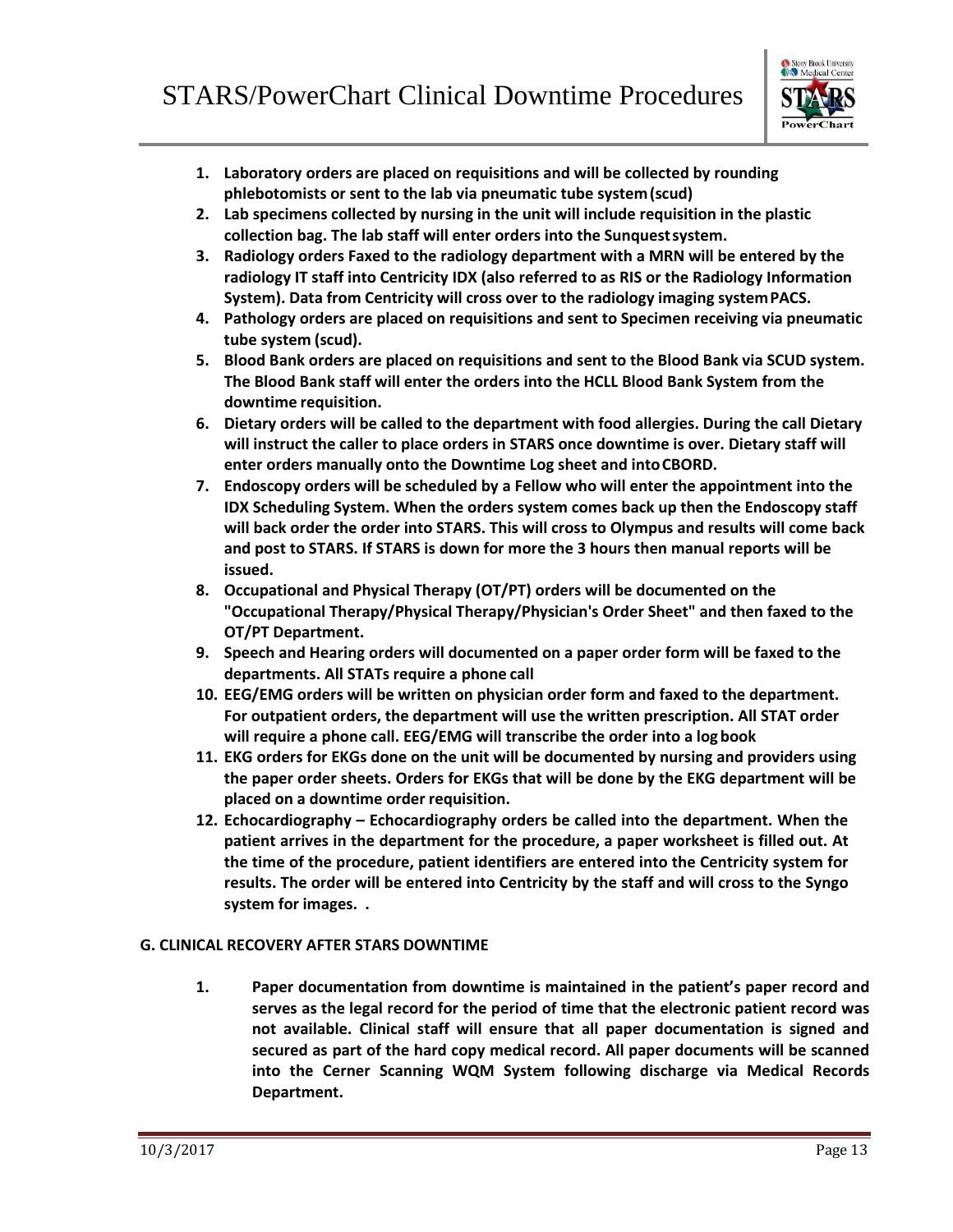

- **2. A system-wide communication order will be sent by IT to each open encounter. The message will read: "System downtime occurred on "Date" from "Start Time" to "End Time". This communication order will remain in the EMR as documentation of downtime period, and to alert reviewers that there is a paper or scanned component to the chart.**
- **3. Ancillary department orders do not need to be reentered into STARS Cerner PowerChart System. During downtime, the following ancillary departments enter orders into ancillary systems: Lab, Respiratory, Social Services, OT/PT, Speech/Hearing, EEG/EMG, Cardiology, and Radiology. These orders DO NOT need to be reentered into STARS Cerner PowerChart.**
- **4. Batch charge entry (BCE) should be entered and up todate.**
- **5. Nursing will enter the following documentation into STARS/PowerChart following downtime:**
	- **a) Task Lists will be completed within 4 hours ofrecovery.**
	- **b) The last set of vital signs will be entered within 4 hours afterDowntime.**
	- **c) Orders for Nursing care, Diet, and EKG will be entered byNursing.**
	- **d) Nursing will review all medication orders entered by pharmacy during downtime using the STARs/PowerChart nurse reviewfunction.**
	- **e) Nursing will enter all medication administered during downtime into the STARs/PowerChart eMAR.**
	- **f) Nursing will enter totals into IView I&O from the paper I&Oform.**
	- **g) I&O and EMAR entry will maintain continuity in the EMR and it will support charge capture for medication administration. The paper record however, will serve as the legal record of documentation for I&O andadministration.**
	- **h) If a shift has ended, the nurse on the next shift will enter the data in proxy and comment that the proxy entry is required due to adowntime.**
	- **i) Surgical nurses will reenter all care given during an operative procedure. Each nurse will enter care given during downtime from the paper record into STARS/PowerChart when the system is available. This data entry will support charge services and surgical reporting.**
- **6. Pharmacy**
	- **a. Orders sent to the Pharmacy during downtime via Rxe-view will be entered into PharmNet by Pharmacy staff when the system is restored. These orders will appear in STARS/PowerChart on the Orders tab and theeMAR.**
	- **b. TPN orders**
		- **- Pharmacist will enter the order from the hard copy orderform.**
		- **- The order will be entered by the pharmacist and this order will be routed to ordering physician inbox for co-signature.**
		- **- Order will be modified to reflect the compounder calculation and also routed to the ordering physician for co-signature.**
			- **- Charges will drop after order is charted**
- **7. Laboratory**
	- **a. During Downtime, lab staff placed orders from manual downtime requisitions into the Sunquest system to process patient tests. WhenSTARS/PowerChart**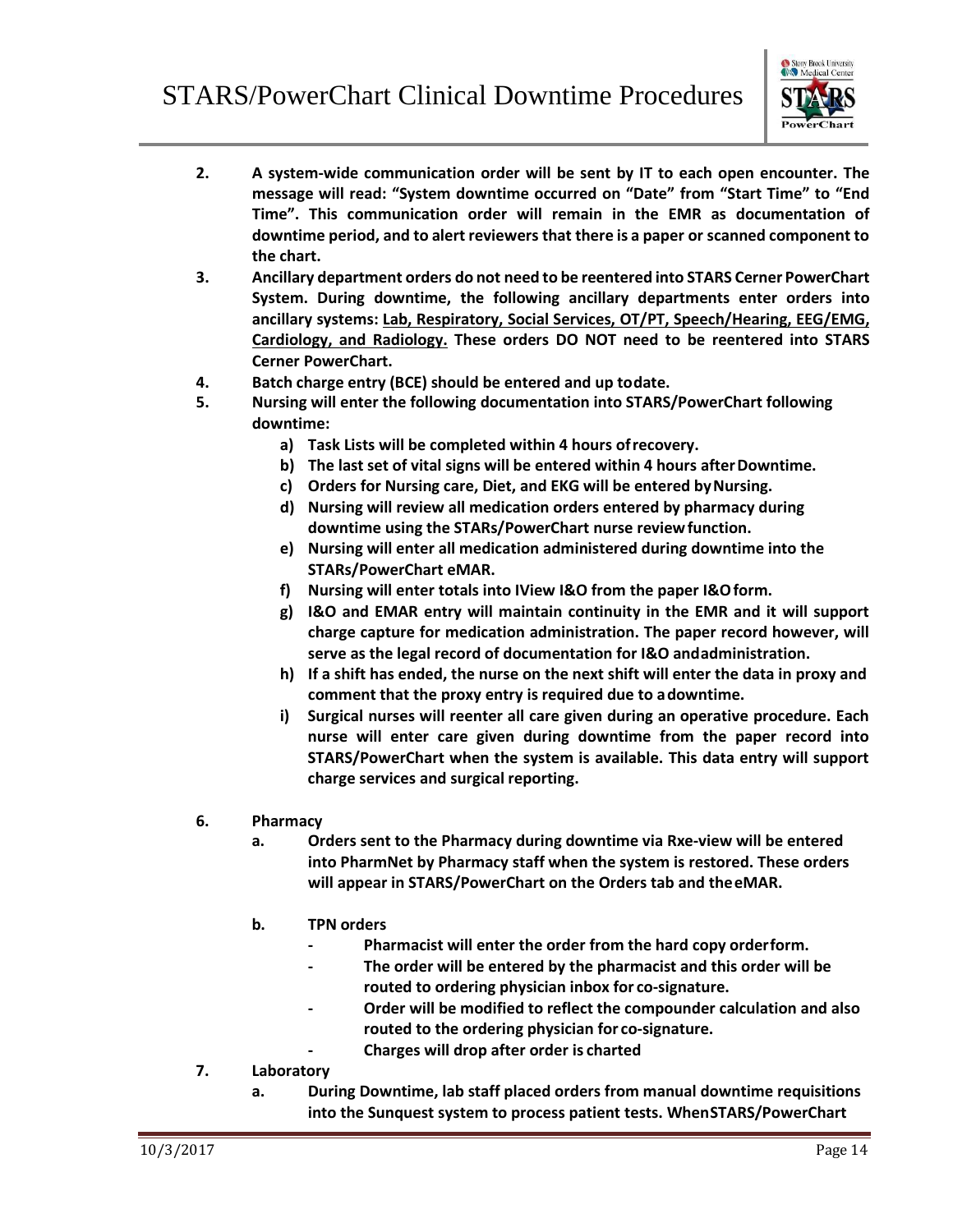

**is back on line, the orders and results placed in Sunquest during downtime will cross into STARS/PowerChart and be available for viewing.**

- **8. Pathology**
	- **a. During Downtime, the lab staff processed orders based on manual requisitions. When STARS/PowerChart is again available, the orders are placed into STARS by the lab staff cross into STARS/PowerChart and be available for viewing.**

## **9. Blood Bank**

- **a. During Downtime, the Blood Bank staff will place orders from manual downtime requisitions into the HCLL System to process patient test and, or, to prepare blood products.**
- **b. When STARS/PowerChart is available, the orders entered into the HCLL Blood Bank System will automatically cross into STARS/PowerChart to be available for viewing.**
- **c. Orders entered into HCLL will be viewable on the Blood Bank OrdersTab.**
- **d. Blood Bank test results and product status can be viewed on the Results/ Flowsheet under the Blood Bank tab.**
- **10. Dietary**
	- **a. Dietary will cancel all verbal orders manually entered in CBORD during downtime.**
	- **b. Nursing will enter dietary orders into STARS from the physician's written order sheet.**
- **11. PT/OT**
- **a. Following downtime, the PT/OT staff will enter orders into STARS/PowerChart if the STARS system becomes available during their shift.**
- **b. If the system comes up after the shift, the faxed copy of the PT/OT requisitions forms used to place orders during downtime will be batched. The batched requisitions will be given to the PT/OT clerk for batch charge entry the next day.**
- **12. Invasive Cardiology**
	- **a. Reports from Sensis will be used to enter charges post-catheterization into STARS/ PowerChart using batch charge entry.**
	- **b. Procedures will be entered into STARS in a "completed" status bydepartment staff.**
- **13. Non Invasive Cardiology**
	- **a. Nursing will enter EKG orders, with physician name and reason for study, into STARS/PowerChart so that results can be viewed in theEMR.**
	- **b. The EKG staff will reconcile EKG studies against orders received in the MUSE system.**
	- **c. The EKG with order information is reviewed and confirmed by cardiologyin MUSE and charges are dropped.**
	- **d. Orders and results will cross over into STARS/PowerChart from MUSE when complete information is available and the EMR isrestored.**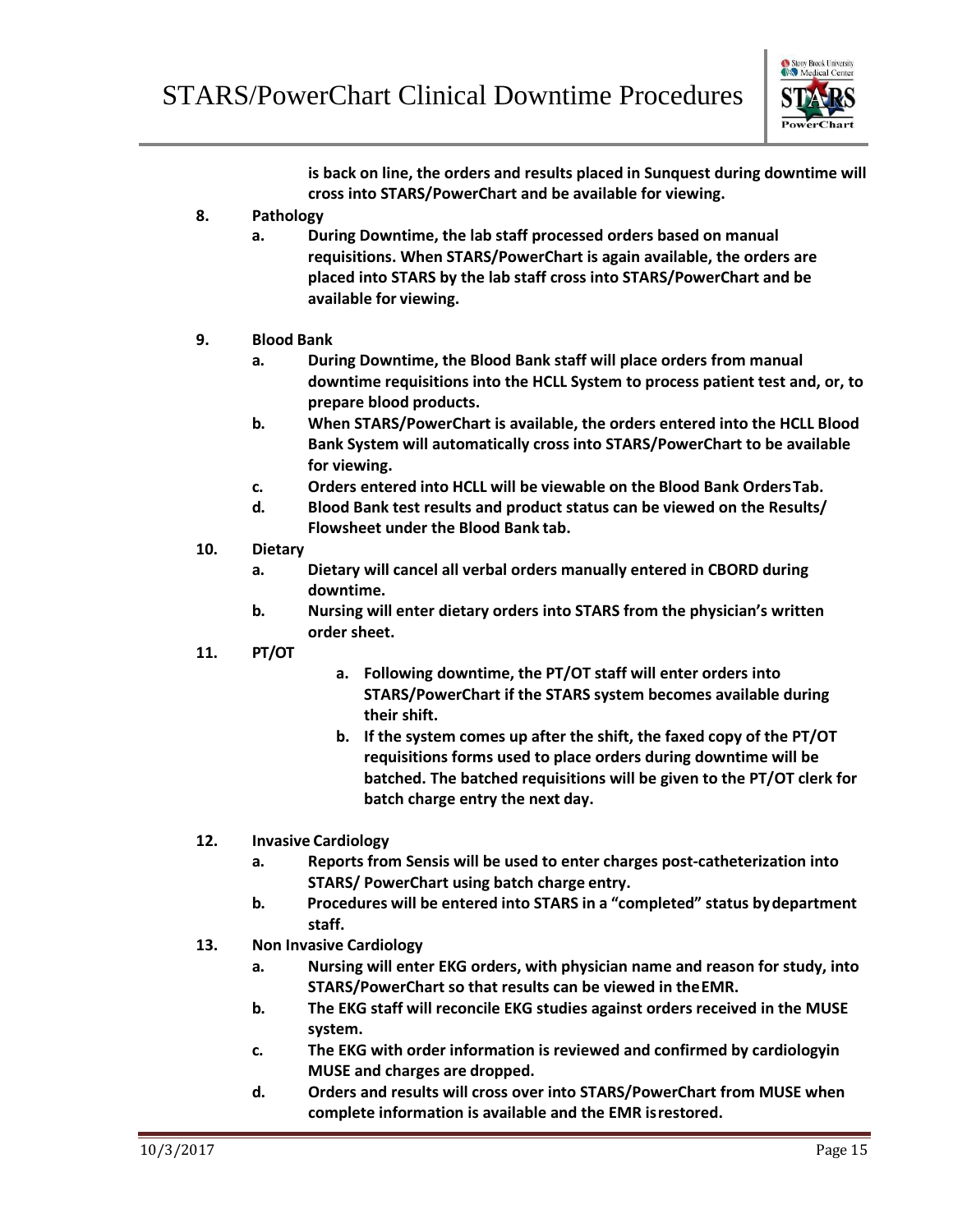

## **14. EEG/EMG**

- **a. The department secretary will enter orders into STARS from the order sheets faxed to the department during downtime.**
- **b. In cases where results are needed during downtime, the provider will prepare a hard copy report.**
- **c. Documented results will be entered into the system when available by the provider and routed for electronic signature, as needed.**
- **d. Downtime reading would depend. If the EKGs are able to be transmitted into the MUSE system, the cardiologists will still confirm the EKGs without orders and department will manually bill after the system comes back up. If the EKGs are not able to be transmitted into the MUSE they are stored until the gateways come back up. If they would need a stat reading we would have to page a cardiologist to physically look at the paper EKG and write their confirmation on the paper EKG.**

## **15. Respiratory**

- **a) Respiratory will enter all respiratory treatment, and department, orders into STARS/PowerChart following downtime.**
- **b) Respiratory will enter all ventilator orders into STARS after Downtime. These orders will be routed to the Provider inbox for signature.**
- **c) Respiratory will address the tasks generated from the back orders and use the paper treatment cards to document the treatments on Powerforms.**
- **d) ABG results will be entered on the ABG Powerform from the analyzer result printout after downtime.**
- **e) Charges will generate from the signed Powerforms**

## **16. Speech and Hearing**

- **a. The department will use faxed downtime order forms to enter the orders into STARS following a downtime.**
- **b. Charges will be placed following downtime.**
- **17. Outpatient Ambulatory Downtime/Recovery Process**
	- **a. All clinical documentation of patient care delivered by Providers, Nurses and Ancillary Staff will be documented on appropriate downtime paper forms.**
	- **b. Following downtime, paper forms will be scanned into CernerPowerchart.**
	- **c. Unless charges have been entered directly into Patient Keeper, allchargeable orders should be back entered into PowerOrders.**
	- **d. All medications should be back entered into PowerChart. (Including In Office, Prescription and Historical medications)**
	- **e. All associated charge and medication tasks must becompleted.**
	- **f. Whenever possible update Problems, Procedures and Family History.**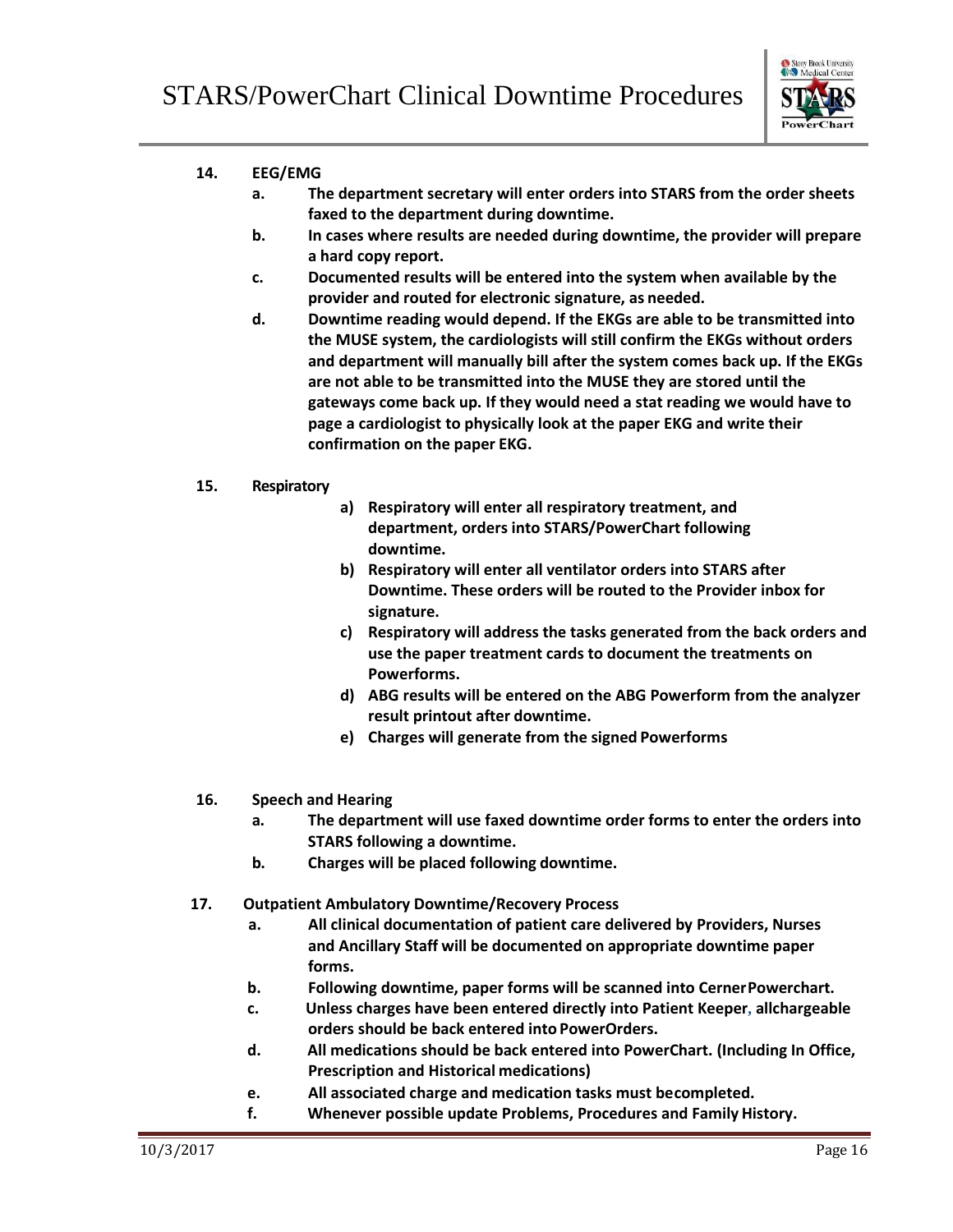

## **SECTION III: DOWNTIME IN RELATED SYSTEMS**

**A. Cerner Patient Management (PM) DOWNTIME**

**The Cerner Patient Management (PM) System is used to manage registration, admission, discharges, transfer functions, as well as billing services. The complete system is referred to as Cerner PM. Admission, discharge and transfer functions are referred to as ADT. When these systems are not functioning, a number of patient registration and reporting systems are not available.**

- **1. Impact of Cerner PM System Downtime**
	- **a. New patients cannot be registered into the electronic system and changes in patient registration status will not be recorded.**
	- **b. Any admission, discharge, transfer or patient registration revision that occurs during a Cerner PM downtime will NOT be electronically recorded or available. This includes charge entry, medical record coding, 'day-end jobs', ancillary charges and daily reports.**
	- **c. STARS/PowerChart order entry and on-line documentation will NOT be impacted for patients already registered in thesystem.**
	- **d. No patients who are registered during a downtime of Cerner PM will display in STARS/PowerChart. Therefore, order entry and clinical documentation for these patients will need to remain on paper downtime forms.**
- **2. Scheduled Cerner PM Downtime**
	- **a. Inpatient Procedure**
		- **1. Patient Access will assign new patients a new medical record number (MRN) after a thorough search using the application MRN search function in Citrix.**
		- **2. If MRN search is unavailable, assign MRN from supplied designated bank of MRN numbers.**
		- **3. The MRN used during Cerner PM downtime (new and old) will be documented in the downtime log book beside the assigned encounter number.**
		- **4. Bed Control staff (4-2591) will assign the encounter number for all inpatient admissions.**
		- **5. Labels and armbands (2 sheets) will be made manually using the downtime Formfast function for admissions and Emergency Departmentpatients.**
		- **6. Cerner Capacity Management (electronic bed notification system) is unavailable at this time. All admissions, transfers and discharges are called**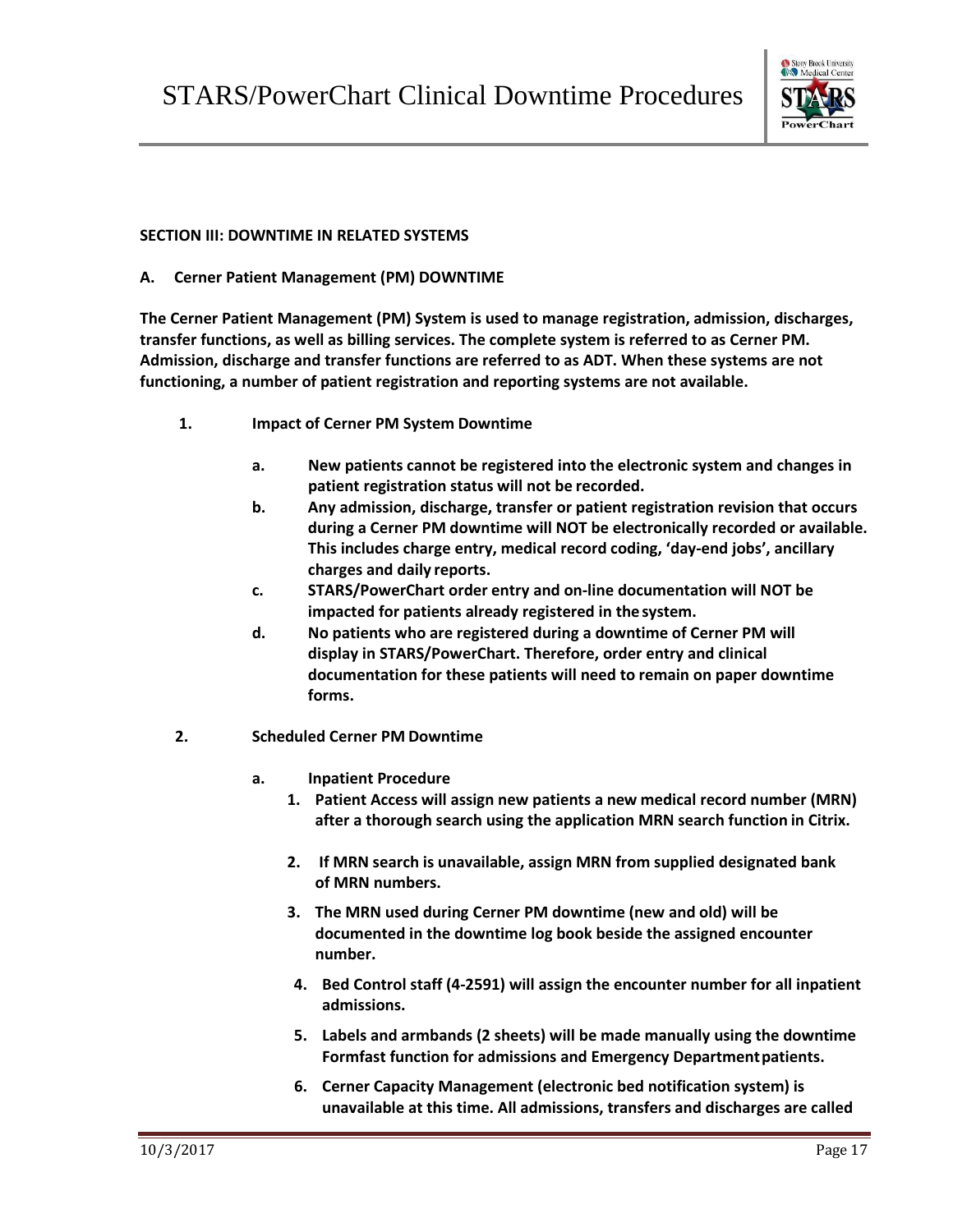

**into Bed Control.**

- **b. Emergency Department Procedure**
	- **1. Emergency Department Registrar will assign the encounter number for all patients registered to the ED.**
	- **2. New patients will receive a new MRN after a thorough searchusing the downtime MRN search function in Citrix.**
	- **3. If MRN search is unavailable, assign MRN from supplied designated bank of MRN numbers.**
	- **4. All MRN's, new and old will be documented in the downtime log book beside the assigned encounter number.**
	- **5. Two (2) sheets of armbands and labels will be made manually using the Formfast system for every patient in the Emergency Dept.**
- **3. Extended Cerner PM Downtime**
	- **a. Inpatient Procedure**
		- **1. Patient Access will assign new patients a new medical record number (MRN) after thorough searches using the downtime MRN search function inCitrix.**
		- **2. If MRN search is unavailable, assign MRN from supplied designated bank of MRN numbers.**
		- **3. Bed Control staff (4-2591) will assign the encounter number for all inpatient admissions.**
		- **4. Cerner Capacity Management is unavailable at this time. All admissions, transfers and discharges will be called to Bed Control and documented on appropriate log sheets.**
		- **5. Bed Control will run the Census report for the hospital prior to a planned downtime.**
	- **b. Emergency Department**
		- **1. ED Registrar will be responsible for assigning and recording all encounters for all ED patients.**
		- **2. New patients will receive a new MRN after a thorough search using our downtime MRN search function in Citrix.**
		- **3. If MRN search is unavailable, assign MRN from supplied designated bank of MRN numbers.**
		- **4. The MRN will be recorded with the assigned encounter number in a Downtime Log Book.**
		- **5. Registration will use a downtime paper registration form to obtain patient demographic and insurance information.**
		- **6. Labels/armbands (2 sheets) will be made manually using the Formfast downtime function for every patient in the EmergencyDepartment.**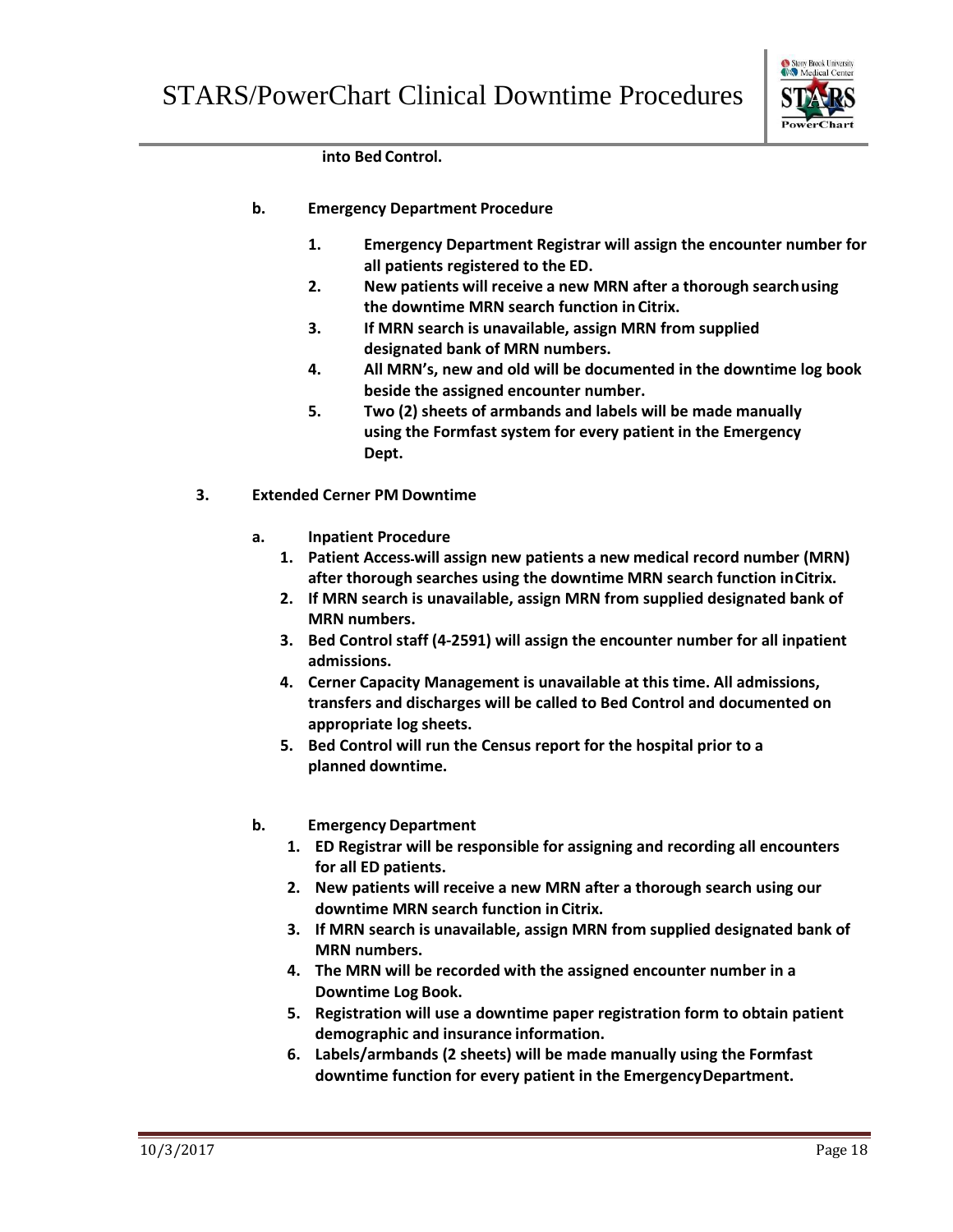

|    | c. |    | <b>Outpatient Registration Process</b>                                                                                                                                                                     |
|----|----|----|------------------------------------------------------------------------------------------------------------------------------------------------------------------------------------------------------------|
|    |    | 1. | Outpatient Department registrars will assign all encounters registered<br>to outpatient clinics.                                                                                                           |
|    |    | 2. | New patients will receive a downtime medical record number-after a<br>search using the Downtime MRN search function in Citrix.                                                                             |
|    |    | 3. | If MRN search is unavailable, assign MRN from supplied designated<br>bank of MRN numbers.                                                                                                                  |
|    |    | 4. | If a patient has an existing MRN, the Shift will advise registrar of the<br>MRN.                                                                                                                           |
|    |    | 5. | All MRN and encounter numbers will be recorded in the MRN and<br><b>Encounter Downtime Log Books.</b>                                                                                                      |
|    |    | 6. | Registration staff will use a downtime registration form to obtain<br>demographic and financial information.                                                                                               |
|    |    | 7. | The registrar will copy insurance cards and patient's license and attach<br>to the downtime form.                                                                                                          |
|    |    | 8. | Downtime registration forms will be kept in a downtime folder.                                                                                                                                             |
| 4. |    |    | <b>Recovery from Downtime</b>                                                                                                                                                                              |
|    | a. |    | IT will notify Patient Access that the system is available.                                                                                                                                                |
|    | b. |    | Patient Access staff will enter all inpatient admissions and<br>registrations that occurred during downtime.                                                                                               |
|    | c. |    | When the Patient Access staff completes the entry of all admissions and<br>registrations that occurred during downtime then Patient Access will notify IT.<br>IT will bring the system back up house wide. |
|    | c. |    | Patients that were transferred or discharged during downtime will be<br>updated in the system by unit clerks.                                                                                              |

**d. Patient Access Bed Control staff will conduct reconciliation after downtime to ensure that all registrations and admissions are accuratelyreflected.**

## **B. INTERFACE ENGINE DOWNTIME**

**One of the many functions of the RHAPSODY Interface Engine is used to connect STARS/ PowerChart electronic patient record to other related and required systems such as the ADT system and the systems used by Radiology, Cardiology, Lab, Pharmacy, Blood Bank, Dietary. When the Interface Engine is not available, information does not flow between these systems and is not available for use in STARS/ PowerChart.**

**1. Impact**

## **a. Clinical documentation in STARS/PowerChart is NOT impacted when the**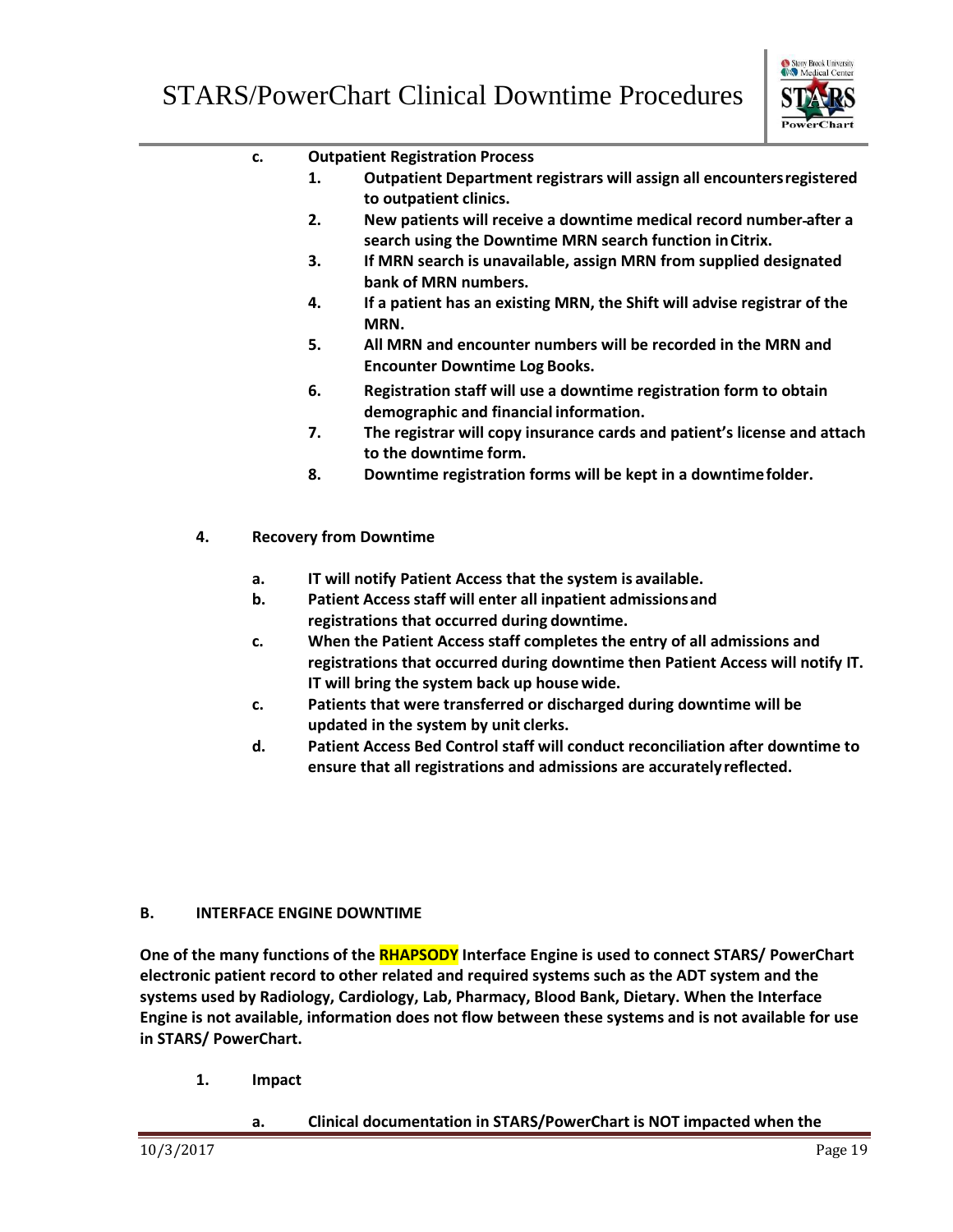

**Interface Engine is not available.**

- **b. Admission, discharge and transfer information (ADT) does not move from the Cerner Registration to other ancillary systems.**
- **c. Orders are not delivered from STARS to ancillary departments nor are lab results delivered from the lab into STARS.**
- **d. Patient transfers will not cross from Capacity Management toSiemens.**
- **e. Ancillary charges are not transferred from STARS/PowerChart through the Interface.**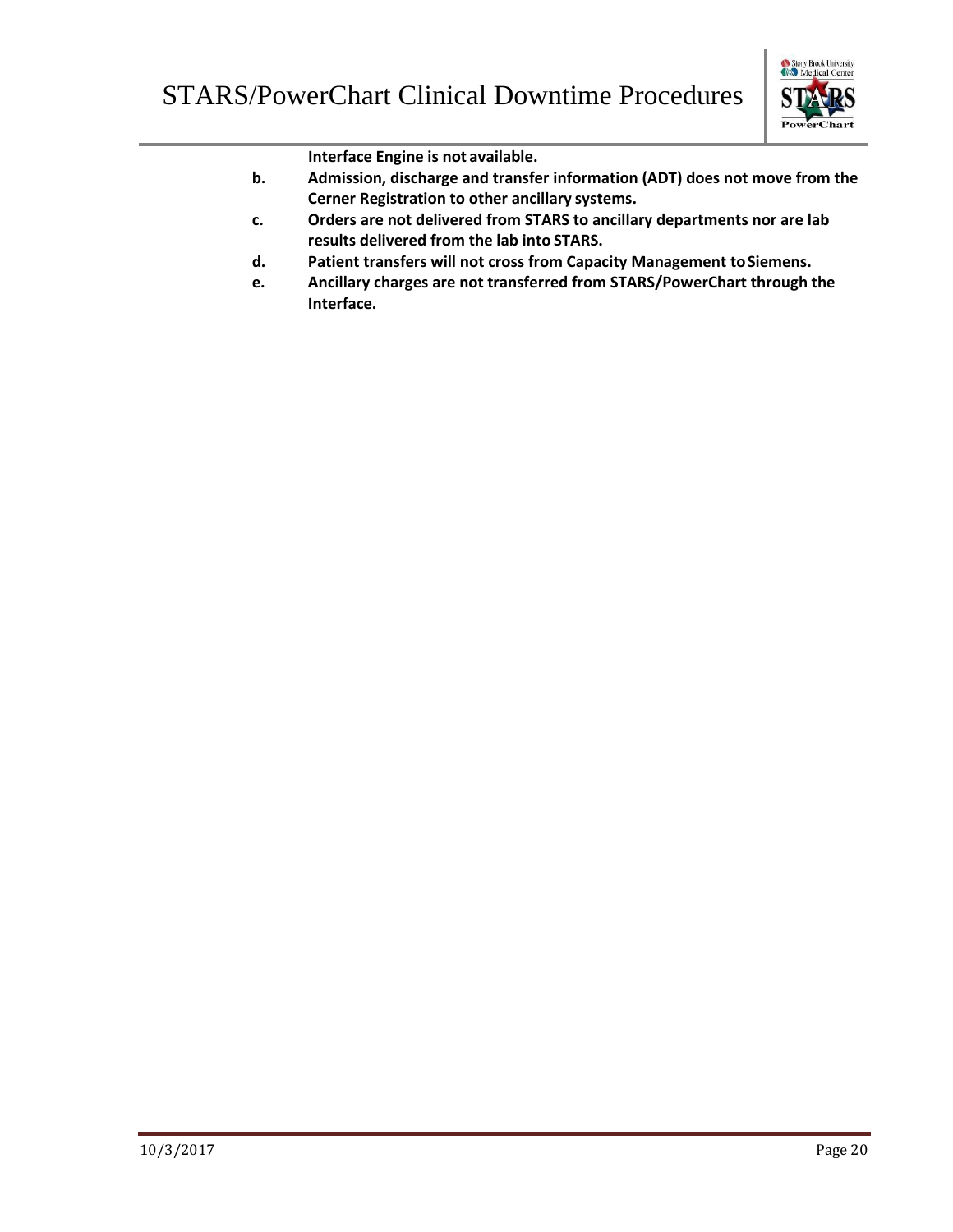

## **2. Scheduled Interface Engine Downtime**

| <b>Interface Engine Downtime Procedures</b>                                                                                            | Downtime 30<br>min. to 4 hours             | <b>Downtime greater</b><br>than 4 hours |
|----------------------------------------------------------------------------------------------------------------------------------------|--------------------------------------------|-----------------------------------------|
| The Help Desk will page Hospital ADN to notify them<br>of the downtime and contact the Switchboard to<br>make an overhead announcement | v                                          | J                                       |
| The Help Desk will disable order entry for Labs,<br><b>Blood Bank and Radiology in STARS.</b>                                          | $\mathbf{v}$                               |                                         |
| The Help Desk will disable inbound and outbound<br>interfaces for SunQuest LIS System, Interfaces 6, 7,<br>15.                         | $\mathbf{v}$                               | $\mathbf{v}$                            |
| The Help Desk will verify that there is not a backlog<br>of ADTs to Cerner, Sunquest, or Blood Bank before<br>proceeding with downtime | $\mathbf{v}$                               | $\mathbf{v}$                            |
| The Help Desk will bring down outbound orders<br>interfaces.                                                                           | Labs, Blood Bank,<br><b>Radiology only</b> | <b>All Interfaces</b>                   |
| The Help Desk will work with Blood Bank staff to<br>disable HCLL interface                                                             | J                                          | $\mathbf{v}$                            |
| Ancillary departments should use applications<br>without inhound transactions                                                          | $\mathbf{v}$                               | $\mathbf{v}$                            |
| Clinical documentation is not affected in STARS, and<br>should continue despite the downtime                                           | $\mathbf{v}$                               | $\mathbf{v}$                            |
| <b>Consults within STARS and FirstNet will be sent</b>                                                                                 | $\mathbf v$                                | $\mathbf{v}$                            |
| Cerner CAS on-call person will go into iCommand<br>and restrict outbound transactions from Capacity<br><b>Management</b>               | $\mathbf{v}$                               | $\mathbf{v}$                            |
|                                                                                                                                        |                                            |                                         |

- **3. Unscheduled Interface Engine Downtime**
	- **a. The Help Desk opens an Cherwell Service Request for the outage and updates every 30 minutes. The ticket stays open until the problem is either resolved or assigned to support group for resolution**
	- **b. The Help Desk will triage the problem, the call the appropriate support (Interface ON CALL or UNIX ADMIN ON CALL) and report theproblem.**
	- **c. The Help Desk will contact the IT Admin on call immediately during normal working hours. Off-hours and weekends, the Help Desk will call the IT Admin on call after 30 minutes of outage.**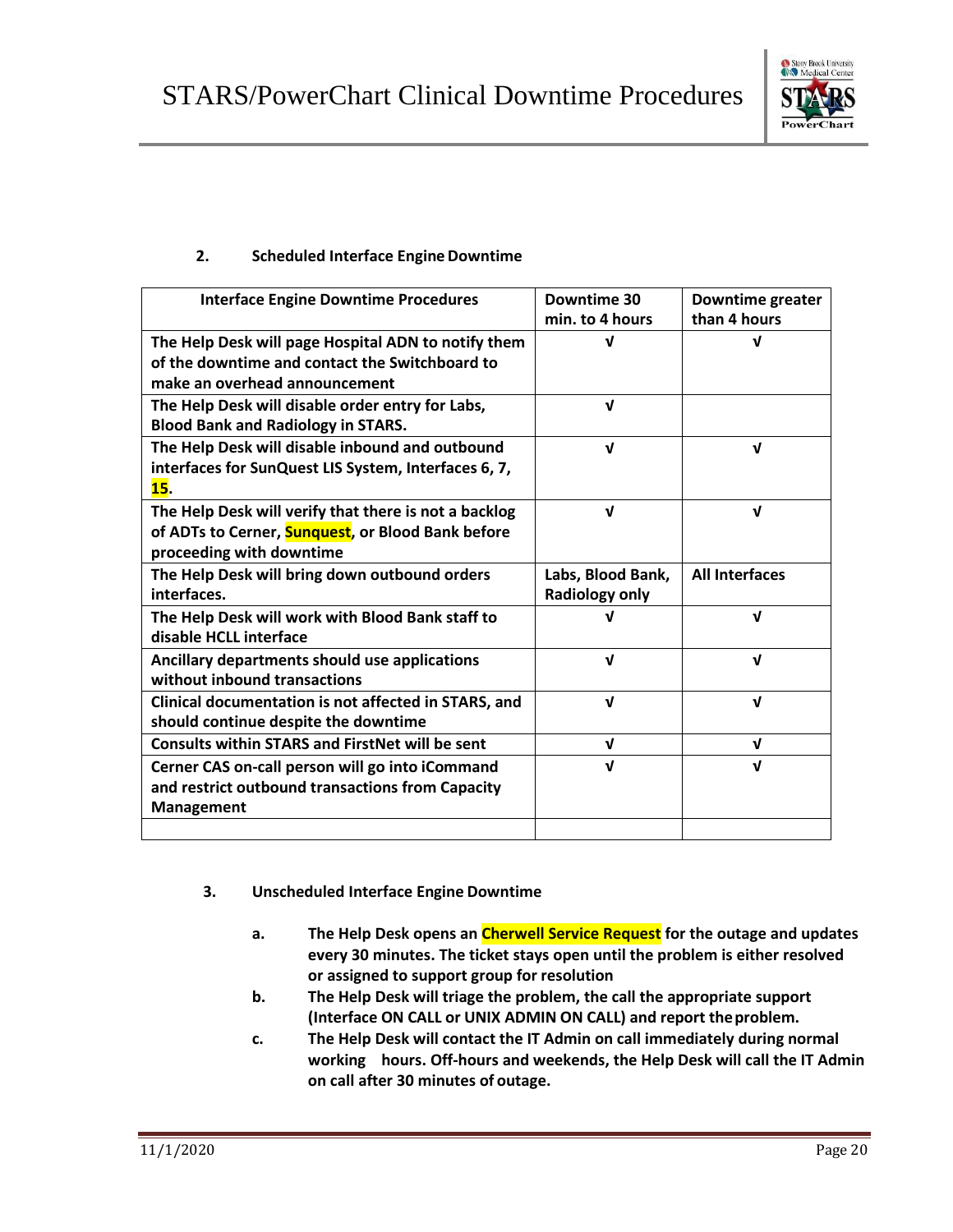

- **d. The Help Desk will follow the Notification Document to alert key staff about this outage**
- **e. The Help Desk will send out a broadcast message and update their web page about the outage.**
- **f. The Help Desk will call the Page Operator to page the Assistant Director of Nursing to report the interface engine problem.**
- **g. After these resources have confirmed the Interface Outage, the Help Desk the instruct the Switchboard to announce the follow informationoverhead:**
	- **- University Hospital Interfaces are unavailable**
	- **FirstNet Quick Registration is not available for theED.**
	- **Capacity Management is not available for patient transfers.**
- **h. After 30 minutes of unscheduled INTERFACE ENGINE Outage, the Help Desk will :**
	- **Disable order entry on STARS for Labs, Blood Bank andRadiology**
	- **Inform the Cerner AS to go into iCommand to restrict outbound transactions**
	- **Check Sunquest LIS Interfaces 6 and 7 to make sure all outstanding ADTs and orders have been processed. Stop Sunquest LIS Interfaces 6, 7, 15.**
	- **Follow instructions in SOP to Stop HCLL Blood BankInterfaces**
	- Page Dietary support at 733-6823 or short range 7851
	- **Call Pharmacy to speak to supervisor, record their name andtell them they need to page the Pharmacy rotation to put PYXIS machines in override**
	- **Contact the ED (4-6704) report problem to ChargeNurse**
	- **Continue to update the Notification System message every30 minutes and send a final message / page when problem is resolved.**
- **4. Interface Engine Recovery**
	- **a. The Help Desk will:**
		- **Verify that the engine is up and running with all communication points active**
		- **Start the ADT interfaces from STARS**
		- **Start the ADT interfaces to SMS**
		- **Contact Cerner AS to go into iCommand to un-restrict outbound transactions**
		- **Contact the Switchboard to make an overhead announcement that Cerner FirstNet quick registration and Capacity Management are available**
		- **Start the ADT interfaces to SunQuest and Blood Bank**
		- **Monitor all other ADT interfaces to verify they are working and queues are diminishing**
		- **Verify that all ADT transactions have processed for Cerner, SunQuest and Blood Bank**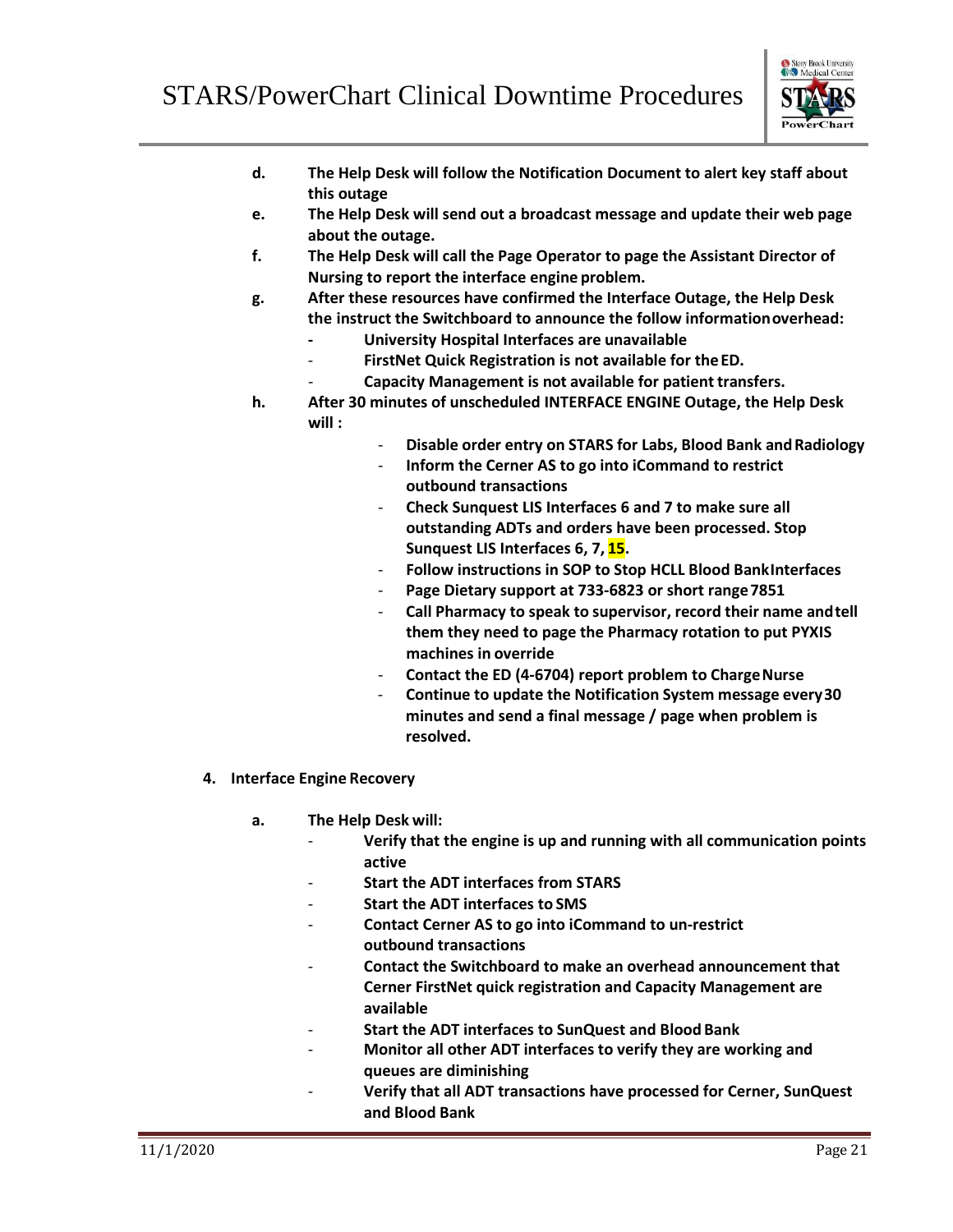

- **Startup STARS outbound orders interfaces. If the downtime was 4 hours or less then the Help Desk will bring up the outbound Lab, Blood Bank, and Radiology interfaces. If the downtime was greater than 4 hours then the Help Desk will bring up all outboundinterfaces.**
- **Verify that orders to Sunquest are processing and will start up the Sunquest outbound interfaces. The orders will be started after the Lab outbound since SunQuest will not outbound an OSU or result without the order number.**
- **Verify that Cerner orders to HCLL Blood Bank System are processing and will work with Blood Bank staff to bring up the resultsinterface**
- **Enable order entry for Labs, Blood Bank and Radiology**
- **Turn off routing Dietary requisitions to printer DTYA**
- Page the ADN, the ED Charge Nurse and the Switchboard that the **downtime isresolved.**

## **C. ENTERPRISE WIDE SCHEDULING (EWS)**

**Departments that use the Enterprise Wide Scheduling System will not be able to schedule new appointments or change existing appointments. In addition, the Anesthesia departmental will not receive daily schedule reports to upload.**

- **1. Impact of Enterprise Wide Scheduling (EWS) Downtime** 
	- **a. The following departments use EWS and would not have access to the scheduling system:**
		- **Patient Access**
		- **Radiology**
		- **Non-Invasive Cardiology**
		- **OB-Labor and Delivery**
		- **Ambulatory Surgery Center (ASC)**
		- **Main Operating Rooms**
		- **Pre-admission Testing**
		- **Oncology Outpatient**
		- **Radiation Oncology**
- **2. Preparation for Planned EWS Downtime**
	- **a. All other departments will prepare schedules so that the department will have access to the most up to date schedule information. It is recommended that all departments print at least 5 days of future schedules after the close of Central Scheduling.**
		- **- The departments will use these schedules in the event of a Downtime to make and manually record new appointments and schedule updates as they occur during Downtime.**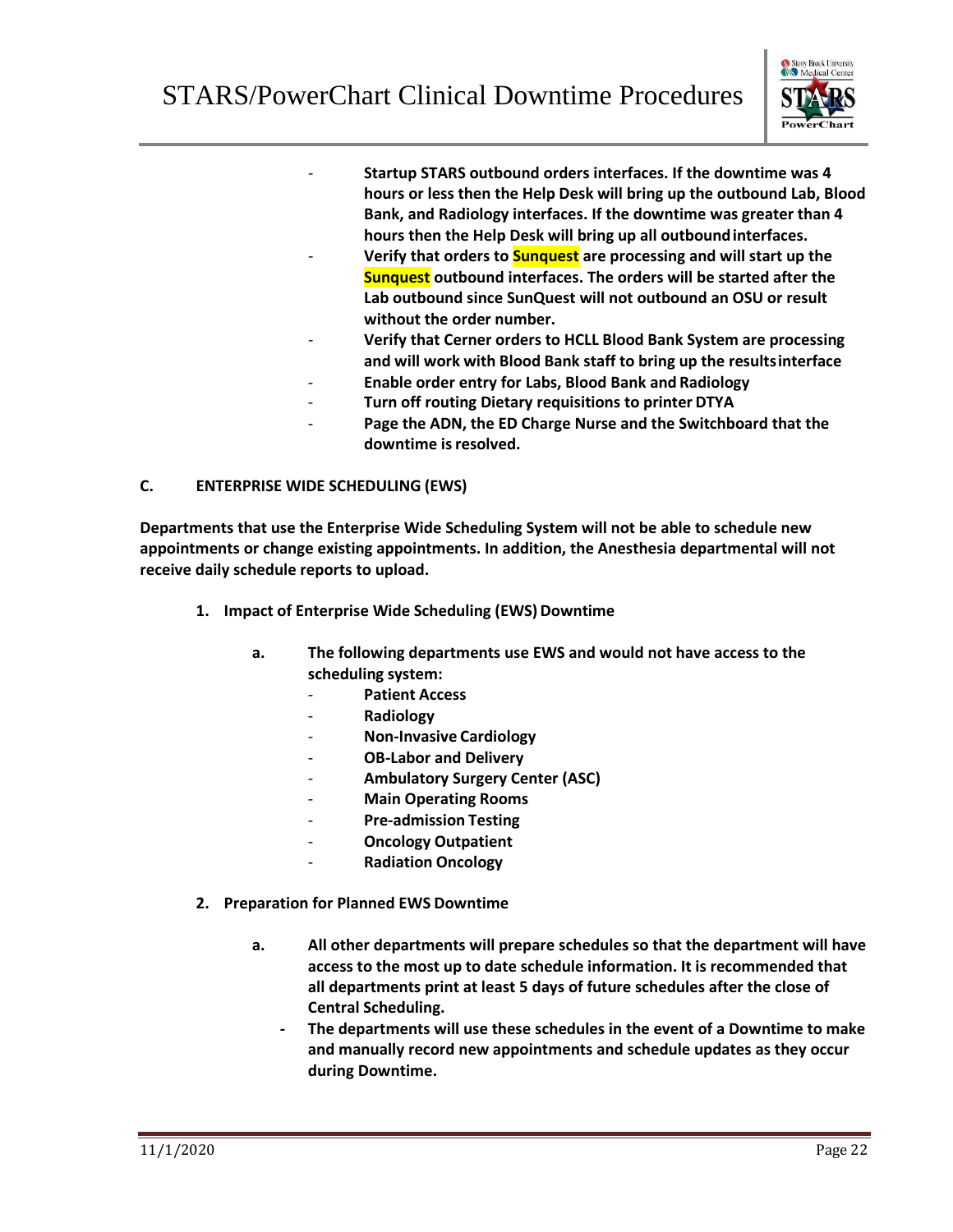

## **3. EWS Scheduled and Unscheduled Downtime**

- **a. Scheduling for Hospital Admissions, Ambulatory Surgery Center(ASC)**
	- **Scheduling will be done manually, on hard copy by Central Scheduling for any downtime regardless of length.**
	- **Schedules will be created manually for those areas and distributed in the normal manner.**
	- **During a downtime of 2 hours or less, the Central Scheduling Department will take patient names and phone numbers to contact callers when the system returns.**
		- **During downtimes that last more than 2 hours, but not extending to the next day, callers will receive a message advising them of the downtime, suggesting they call again later. Callers will be given the option of speaking with a scheduler at any time for further information.**
	- **Scheduling during a downtime of 24 hours or more will be handledby Central Scheduling by manually scheduling future appointments.**
- **b. Scheduling for all other areas**
	- **- Schedule requests for departments other than Hospital Admissions and ASC will be transferred to department thatschedule.**
- **4. EWS Recovery**
	- **a. Central Scheduling and all departments will enter new and update appointments into the appropriate system.**

## **D. CAPACITY MANAGEMENT DOWNTIME**

**The Capacity Management System is used to manage and track the movement of patients, equipment and custodial services. Downtime procedures for several scenarios that impact the Capacity Management System and clinical documentation will be described in this section.**

**1. Capacity Management Downtime**

**This section will define the procedures used when the Capacity Management system is not available and all other systems are functioning normally.**

- **a) Changes in bed assignment and patient transfers must be done in Cerner PM.**
- **b) Transfers 'in process' status at the time of downtime will not complete. Data entered into Cerner PM will automatically process into Capacity Management and STARS Cerner PowerChart when the system becomes available.**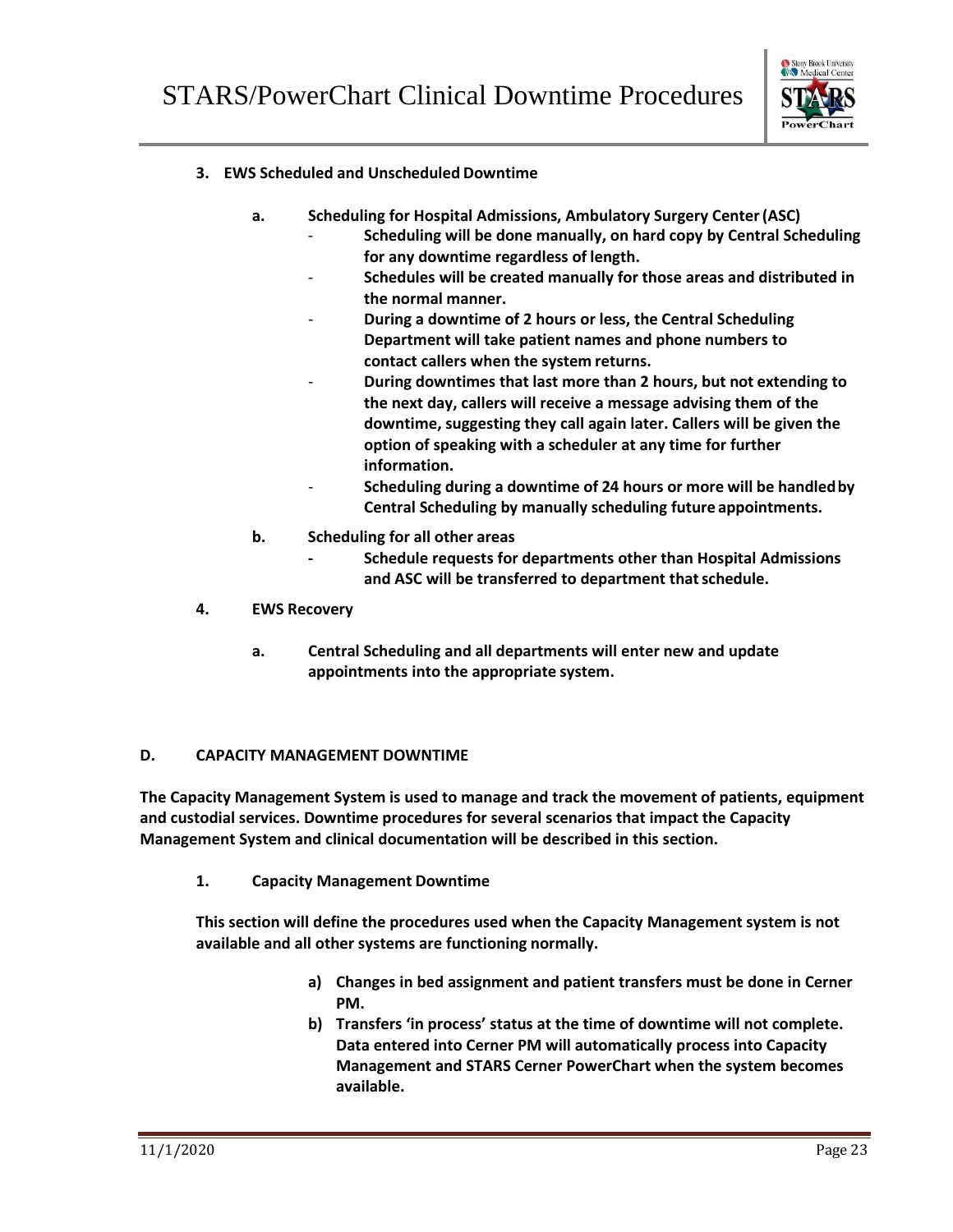![](_page_25_Picture_1.jpeg)

- **c) Clinical staff will use telephone and pager communication to request custodial and transport service. Custodial and Transport staff will document requests, work starts and completions onpaper.**
- **d) When systems are available, Bed Control and Unit Clerks should confirm the accuracy of admissions, discharge and transfer in Capacity Management.**
- **2. Cerner PM or Interface Engine Downtime and Capacity Management**

**This section will define the impact and procedures used when the Cerner PM System or the Interface Engine is not available and both the STARS Cerner PowerChart and Capacity Management Systems are available.**

- **a. Cerner PM or Interface Engine Downtime and Admission, Transfer and Discharge in Capacity Management**
	- **Capacity Management cannot be used for patient transfer when the Cerner PM System is not available. Users will need to log off the system. The paper tracking process (log books) must be used for admission, discharge and transfer during ADT downtime.**
	- **The Help Desk will inform IT of the Downtime. IT will notify the SBUH Cerner Application Specialist on-call or designee.**
		- **SBUH Cerner Application Specialist will:**
			- **SBUH Cerner Application Specialist on-call will disable FirstNet Quick Registration**
- **b. Cerner PM or Interface Engine Downtime and Discharge in Capacity Management.**
	- **- Users should use the discharge log book during thedowntime**
	- **- When Cerner PM becomes available, discharges should be** 
		- **manually entered. These transactions will automatically update from Cerner PM into Capacity Management.**
- **c. Cerner PM or Interface Engine Recovery for Admission, Transfer and Discharge in Capacity Management.**
	- **- The Help Desk will follow the existing recovery process forADT**
	- **- When Cerner PM becomes available, admissions and transfersshould be manually entered from the log book into Cerner PM. These transactions will automatically update from Cerner PM into Capacity Management.**
	- **- Admissions will come through interface and flow toCapacity Management when Cerner PM becomes available.**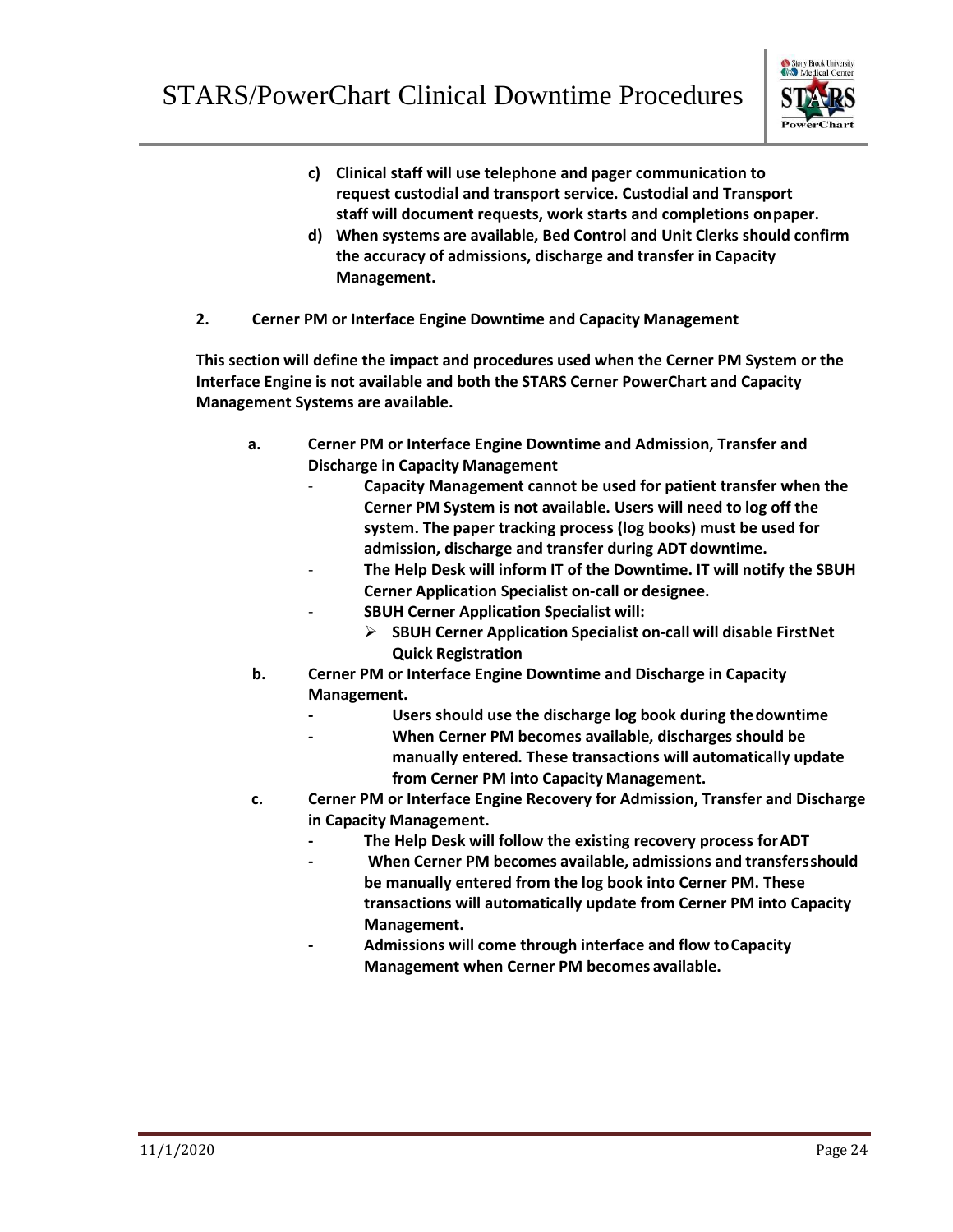![](_page_26_Picture_1.jpeg)

**- Once ADT's to STARS Cerner PowerChart are up to date, the SBUH Cerner Application Specialist will re-enable First Net Quick Reg. - When the Interface Engine is restored, the existing recovery process is used.**

## **E. OUTPATIENT SYSTEM - IDX**

**1. IMPACT: Cannot arrive patients, change insurance/demographic information and record copays in IDX. Schedule and Registration (new appointments only) interfacesstop.**

- **- When possible, print paper schedule from IDX**
- **a. Arrived patients:**
	- **- Front desk practice staff will indicate that the patient has arrived on the provider's paperschedule**
- **b. Change insurance/demographic information:**
	- **- Front desk practice staff will photocopy insurance card if change is needed.**
	- **- If demographic information is to be changed, the front desk staff willdocument the changes onpaper.**
- **c. Record co-pay in IDX:**
	- **- Front desk practice staff will collect the co- pay and complete a receipt of payment.**
	- **- Copy of receipt given to the patient.**

#### **RECOVERY**

- **a. Arrived patients:**
	- **- When IDX is brought back on-line, the front office staff will arrive the Patients in IDX scheduling**
- **b. Change insurance/demographic information:**
	- **- When IDX is brought back on-line, the Front desk practice staff will update GE/IDX with all pertinent insurance and demographic information.**
- **c. Record co-pay in IDX:**
	- **- When IDX is brought back on-line, the Front desk practice staff will enter the co-pay information into GE/IDX.**
- **d. IDX Schedule and Registration interfaces:**
	- **- When IDX is brought back on-line, IT Staff will notify UH Help Desk that the IDX Schedule and Registration interfaces have beenreset.**

## **F. OTHER RELATED SYSTEMS DOWNTIME**

**1. Radiology**

**The IDX IMAGECAST/PACS systems or the Radiology Suite provides for radiology order entry, charge services and results documentation.**

**a. Impact**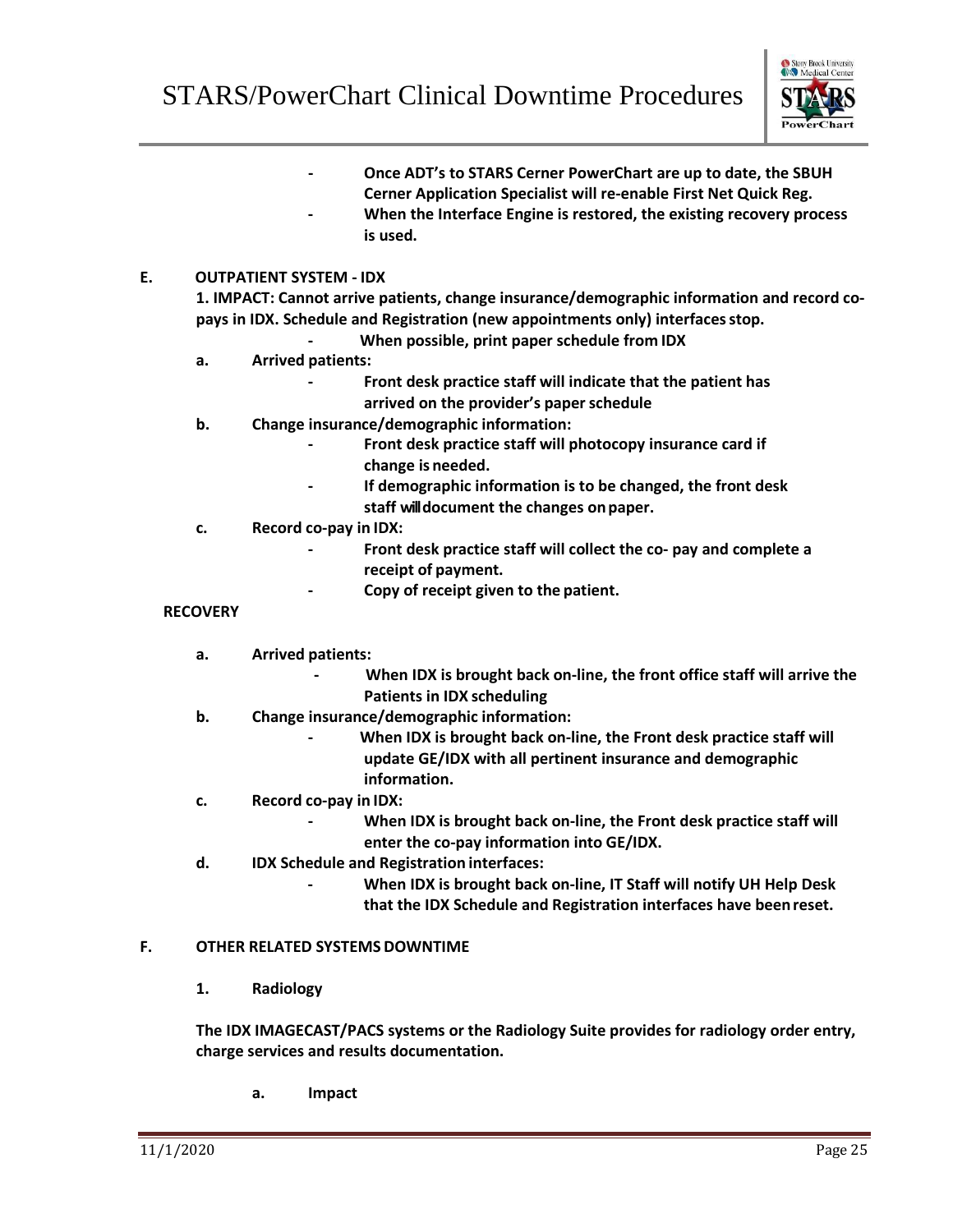![](_page_27_Picture_1.jpeg)

- **The Radiology System will not have updated information on patient admission, discharge and transfer**
- **Results documented during the Radiology System Downtime will not be available in STARS Cerner PowerChart**
- **- Results documented in the non-invasive cardiology system (Kinetdx) will not be available in STARS.**
- **- Radiology orders placed in STARS will not be passed to, and therefore not available in, the Radiology System. In addition, orders placed in STARS will not be available in the non-invasive cardiology system (Syngo).**
- **- Radiology charge services will not be available inSiemens.**
- **b. Downtime Procedures for Radiology**
	- **- Radiology IT staff will route Radiology Request printing from STARS so that request forms print in the Radiology Department.**
	- **- Downtime Radiology Request Forms should be utilized.**
	- **- Interface Engine Downtimes – IT will disable Order Entry on STARS Cerner PowerChart. Downtime Radiology Request forms will beused.**
	- **- SMS Downtimes – Order Entry continues on Cerner for existing patients; for new patients downtime requisitions will beused.**
- **c. Recovery**
	- **- When system is available, Radiology staff will reconcile downtime orders completed within the Radiology Systems and the STARS Cerner PowerChart System.**
- **2. Laboratory System Downtime**

**The Sunquest System supports the work of the Microbiology, Pathology and General Laboratory services.**

- **a. Impact**
	- **- Laboratory results for micro, general lab and pathology will not be accessible in STARS**
	- **- Charges for these laboratory services will not pass to theInterface Engine for processing**
- **b. Laboratory Downtime Procedures**
	- **- STARS/ PowerChart Downtime - The Help Desk will disable laboratory order entry into STARS/PowerChart. If the downtime is planned then the Help Desk will also disable ADT and results interfaces to Sunquest.**
	- **- Interface Engine Downtimes – IT will disable order entry into STARS/PowerChart, as well as ADT and Results interfaces toSunquest.**
	- **- SMS Downtimes – Lab order entry will stay up for one hour. For new patients not registered in STARS/PowerChart,downtime**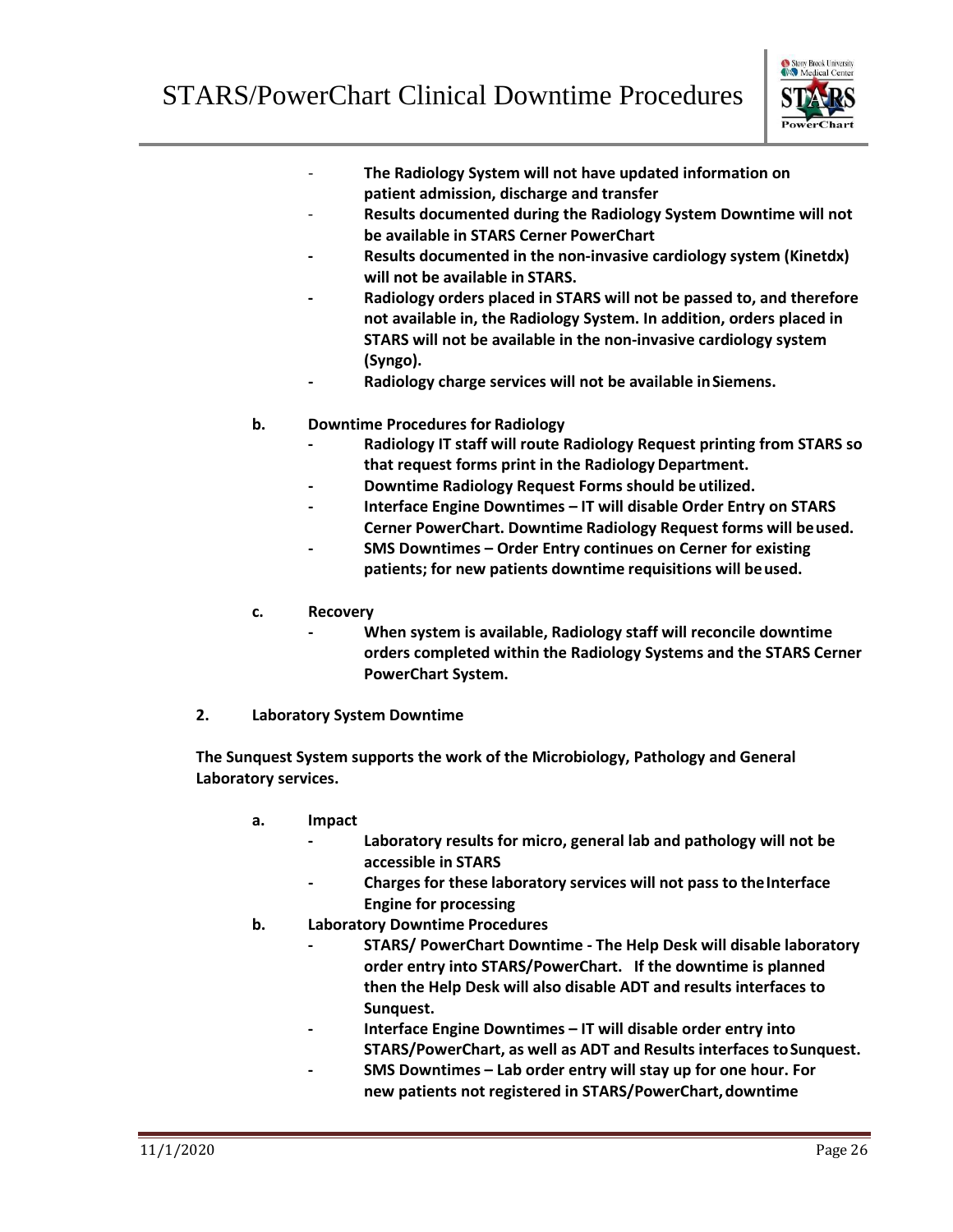![](_page_28_Picture_1.jpeg)

**requisitions will be used. For downtimes greater than 1 hour, IT will disable order entry into STARS/PowerChart.**

**3. Blood Bank System Downtime**

**The Blood Bank's HCLL System supports the work of the Blood Bank, processing orders in STARS/PowerChart , as well as delivering test results and blood product information to clinicians. During an HCLL Downtime these services are not available. The Blood Bank will process STAT or urgent requests with the assistance of a separate read only database- APBC.**

- **a. Impact**
	- **- Blood Bank results do not flow to STARS/PowerChart**
	- **- The Blood Bank does not receive orders fromSTARS/PowerChart**
- **b. Downtime Procedures**
	- **Orders will remain in STARS/PowerChart and the Blood Bank will recover these orders when HCLL is brought back up.**
	- **Cerner Downtime: Blood Bank IT specialist will bring down the Blood Bank interface during normal business hours. IT will execute a Blood Bank stop interface script during all other hours.**
	- **Interface Engine Downtime: Blood Bank IT Specialist will bring down the Blood Bank interface during normal business hours. IT will execute a Blood Bank stop interface script during all otherhours.**
	- **SMS Downtime: Blood Bank order entry will remain up for onehour.**
	- **For patients that are not in STARS/ PowerChart, downtime requisitions will be used.**
	- **For downtime of greater than I hour, IT will disable order entry in STARS/PowerChart.**
- **4. Dietary System Downtime**

**The CBORD System is used by dietary to process dietary orders for patients placed into the STARS system.**

- **a. Impact**
	- **- Dietary does not receive orders from the STARS System**
- **b. Downtime Procedures - Interface Engine Downtime: The Help Desk will reroute dietary orders from STARS to the DTYA printer.**
- **5. Eclipsys**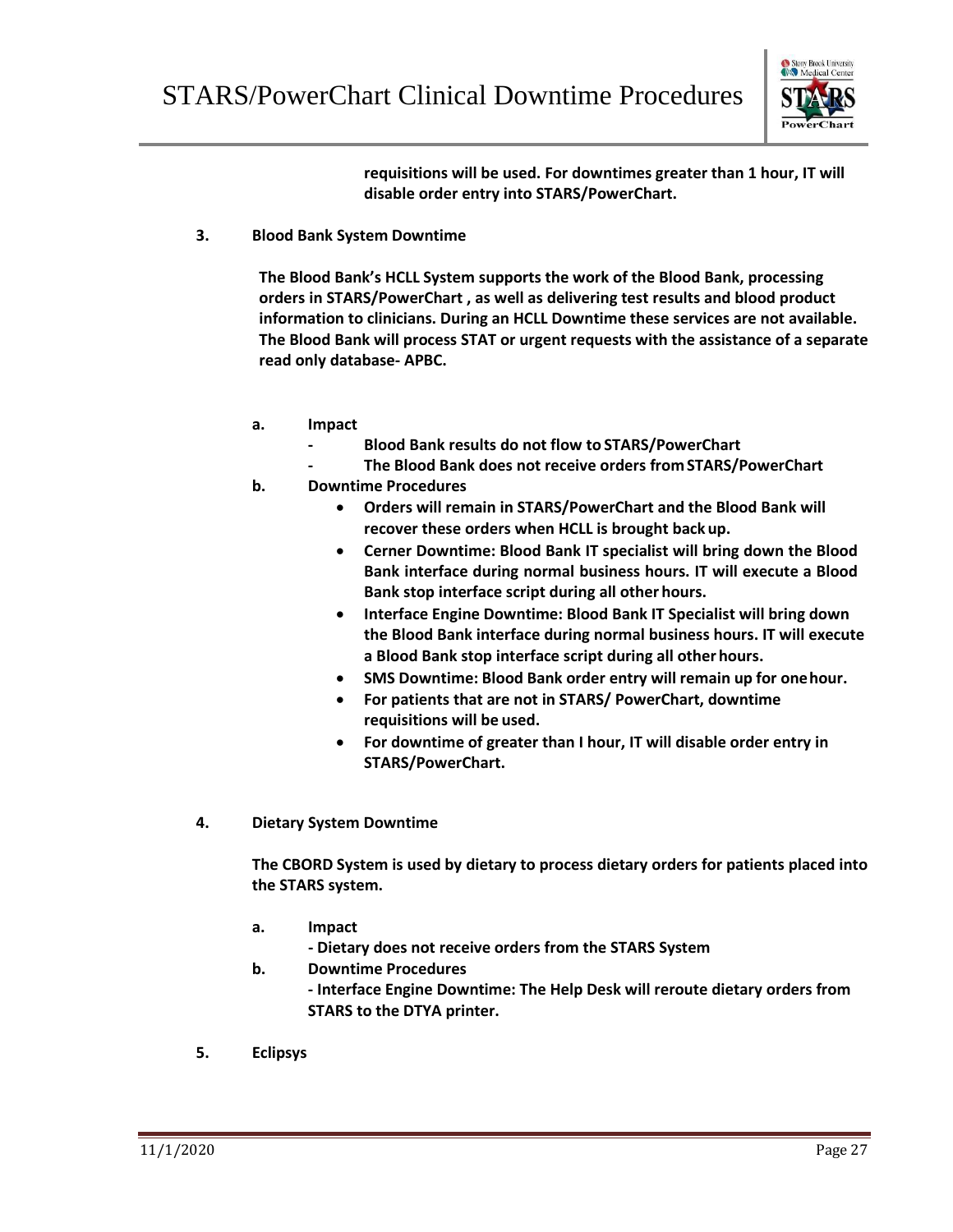![](_page_29_Picture_1.jpeg)

**When the Eclipsys system is not available, the STARS/PowerChart link to Eclipsys scanned images will not function.**

**G. Bridge Medical Downtime**

**Bridge Medical is an application used to positively identify patients and the administration of human milk/specialty formula through the use of barcoding. There are two scenarios that will be described below, planned and unplanned downtime.**

**1. Impact of Bridge Medical during Power ChartDowntime**

**a. During a downtime of Power Chart, users will not be able to access Bridge Medical.**

**2. Nursing Staff Responsibility for a Planned Downtime**

**a. Nursing staff will prepare all bottles necessary during a downtime, this includes receiving bottles, performing status changes if appropriate, combining bottles and preparing/fortifying bottles.**

**b. Labels will be printed out for each patient with human** 

**milk/specialty formula in anticipation of incoming milk.**

**c. If appropriate, administration of milk in Bridge Medical should occur prior to downtime.**

**d. During downtime, nursing staff are to record human milk/specialty formula onto the Breastmilk Barcoding Downtime Form using either preprinted Bridge label or hospital label using consecutive whole numbers beginning with"1". e. Each bottle logged is verified by two RNs (initials on the form) to** 

**include state received and pumped date/time.**

**f. Addition of HMF is noted on form, ifapplicable.**

**3. Nursing Staff Responsibility for an Unplanned Downtime**

**a. If pre-printed Bridge Labels are not available, hospital labels are to be used for all incoming human milk/specialty formula.**

**b. All actions to bottles during downtime will be recorded on theBreastmilk Barcoding Downtime Form.**

**c. Each bottle logged is verified by two RNs (initials on the form) to include state received and pumped date/time.**

**d. Addition of HMF is noted on form, if applicable.**

**4. Nursing Staff Responsibility During Recovery**

**a. After downtime, nursing staff will reconcile bottles in BridgeMedical. b. If bottle was received into Bridge Medical prior to downtime, click on discharge bottles on the Bridge Medical menu. Scan the bottle andchoose "Given during downtime" from the Discharge location drop downmenu.**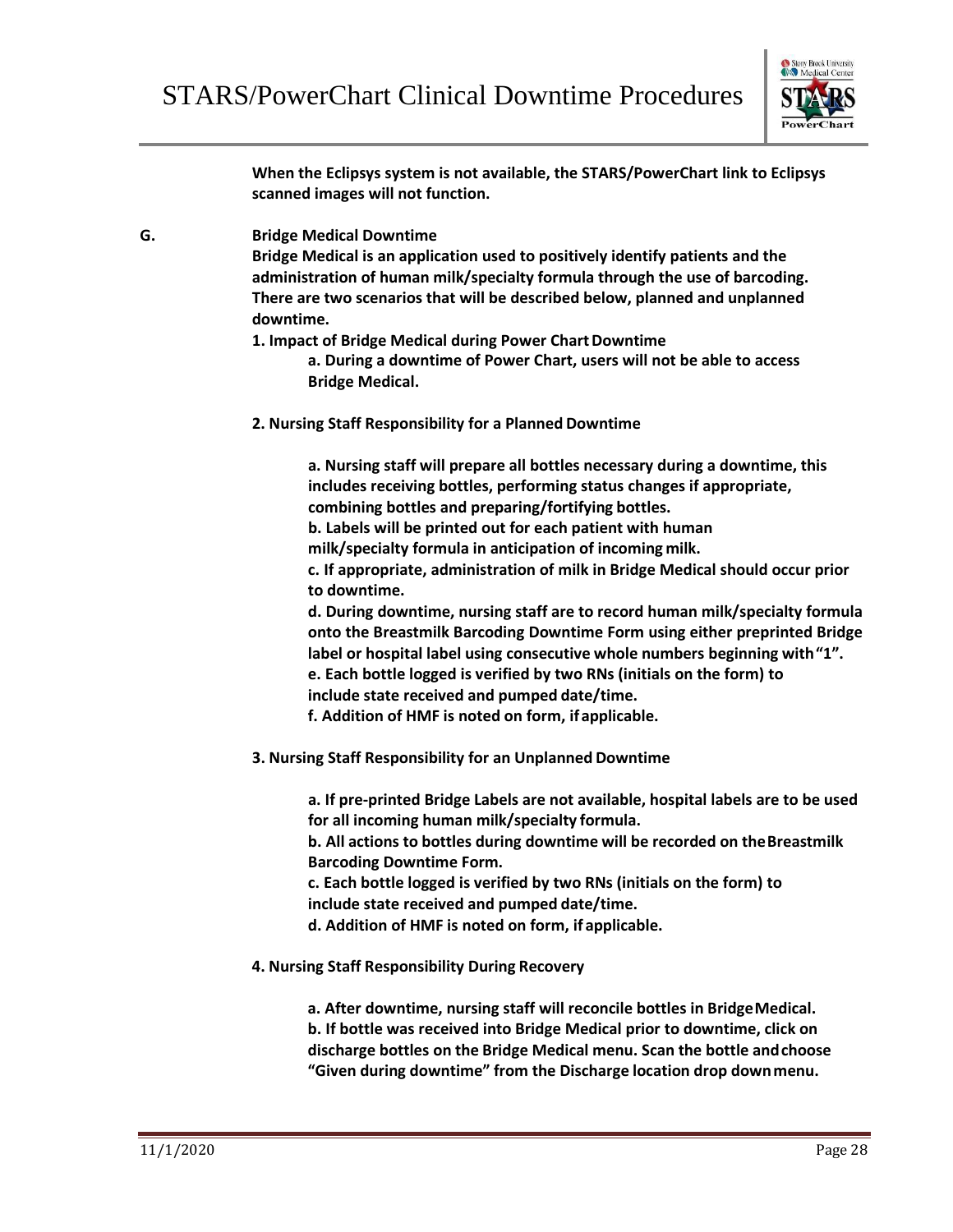![](_page_30_Picture_1.jpeg)

**c. If bottle was not received into Bridge Medical and was notadministered during downtime, receive the bottles into Bridge Medical using the pump date/time.**

**d. If bottles are not properly labeled using Bridge Label, print labels andthen receive them into BridgeMedical.**

**e. If bottles were received and administered during downtime, they do not have to be received into Bridge Medical.**

**f. Click browse bottle history and check to make sure all available bottlesare appropriate.**

**g. Completed Breastmilk Barcoding Downtime Forms are placed into the patient's medical record.**

#### **H. WIRELESS NETWORK DOWNTIME**

**1. Network Outage Procedures**

**a. Help Desk will send out email that the problem is being acknowledged and triaged more information will come. Once determined what the issue is a second email will be send with details and assurance that technicians are working on resolution. Help desk will send periodically updates with estimated timeframes for resolution. Upon reaching a solution they will send a final message stating that the issue has been resolved**

**b. When wireless networks are down on your unit/floor/remote clinic, please proceed to the nearest hard wired PC. If this is a Multi floor/unit/clinics please precede to downtime procedure mentioned above.**

## **I. ACCESS HIM/CODING DOWNTIME**

## **In the event the 3M Encoder is down please follow the steps below.**

Step 1: Launch Access HIM and search for the correct patient encounter.

Step 2: Add the codes manually into Access HIM after reviewing the patient's chart in PowerChart.

Search Diagnosis codes and Procedures, entering all required information.

Step 3: Submit the codes as Final if complete.

- Codes should process out of Access HIM into SMART or directly into SMS depending on the patient encounter.
- All Inpatients will flow into SMART where the user will have to sign into the web application and process the patient codes. SMART will flag patients if the application identifies an issue with the codes entered for a specific patient encounter. Please note that patients flagged as a "Critical Error" will have to be fixed in Access HIM and be resubmitted.
- Codes arriving in SMS should be processed into Patient Accounting the following day.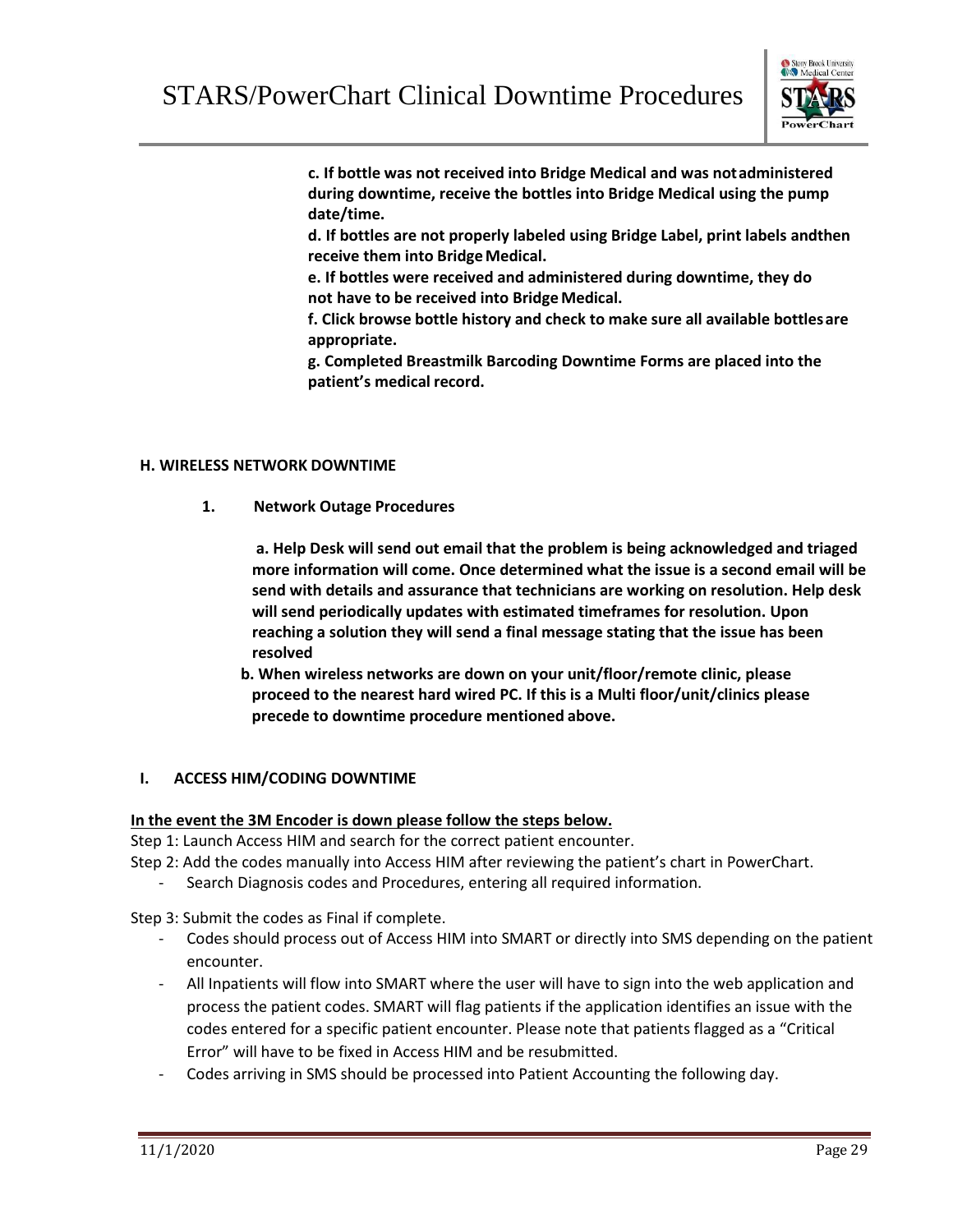![](_page_31_Picture_1.jpeg)

## **In the event the SMART is down and the issue is affecting revenue, please follow the steps below:**

Step 1: Notify the interface team that we want to bypass SMART on codes from Cerner Access Him to SMS. Once complete, inform the coders to begin processing patients.

Step 2: Launch Access HIM and search for the correct patient encounter.

Step 2: Launch the 3M Encoder.

Code the patient. When complete submit the codes. All codes should populate into Access HIM without any issue.

Step 3: Submit the codes as Final if complete.

Codes should process out of Access HIM into SMS and appear immediately. Codes will then populate in Patient Accounting the next day.

Step 4: When the SMART downtime is resolved, inform the interface team and revert changes.

## **In the event Access HIM is down.**

Please contact the Coding (HIM) department and have them coordinate with Patient Accounting. There is a way to do this but all codes will have to be manually entered by Patient Accounting in Siemens. In the event PowerChart is down.

Coding is placed on hold until PowerChart is restored.

## **J. WQM Downtime Procedure.**

In the event WQM is down please follow the steps below.

Step 1: Contact Telecommunications and notify them of the issue.

- Inform them that you want all of the call forwarding turned off to all DIDs. A list of the DID information will be listed below with all site information.

Step 2:

Contact the sites in Center Moriches, Islip, and Port Jefferson locations about the downtime. These sites will need to manually turn off call forwarding on their fax machines.

- \*73 to disable forwarding.
- \*72 and the DID to enable.

| <b>WQM Phone Line Mapping</b><br>/ Locations: | <b>Address</b>                                | Acct<br>Charg<br>e#                      | Fax Line #                | DID/Kofax<br>Line#   | Phone<br>System<br><b>Type</b> | <b>Fax Frwd</b><br>Disable/Re-<br>anable | <b>COMMENTS:</b>        |
|-----------------------------------------------|-----------------------------------------------|------------------------------------------|---------------------------|----------------------|--------------------------------|------------------------------------------|-------------------------|
| *Southampton Transfers                        | 240<br>Meeting<br>House Rd<br>Southampt<br>on | <b>PMO</b><br>Acct#<br>34132<br>$\Omega$ | $n/a$ share<br>drive      | 631-638-<br>1444     | n/a                            | No Forwarding                            | Direct to Kfax, no frwd |
| *ELI Transfers                                | Greenport.                                    |                                          | <b>Network</b><br>Scanner | n/a share<br>drive   | n/a                            | No Forwarding                            | Direct to Kfax, no frwd |
| Med Rec Review / ED Pre<br><b>Arrival 19S</b> | Emergency<br>Department<br>/19s               | <b>PMO</b><br>Acct#<br>34132<br>0        | n/a                       | 631-444-<br>8861     | n/a                            | No Forwarding                            | Direct to Kfax, no frwd |
| <b>EMS Transfer Records</b>                   | Various<br>Hospitals                          |                                          | n/a                       | 631-638-<br>3828     |                                | No Forwarding                            | Direct to Kfax, no frwd |
| <b>PFFC</b>                                   | Mntk Hwy<br>SouthHamp<br>ton                  |                                          | <b>Network</b><br>scanner | $n/a$ share<br>drive | $n/a$ share<br>drive           | No Forwarding                            | Direct to Kfax, no frwd |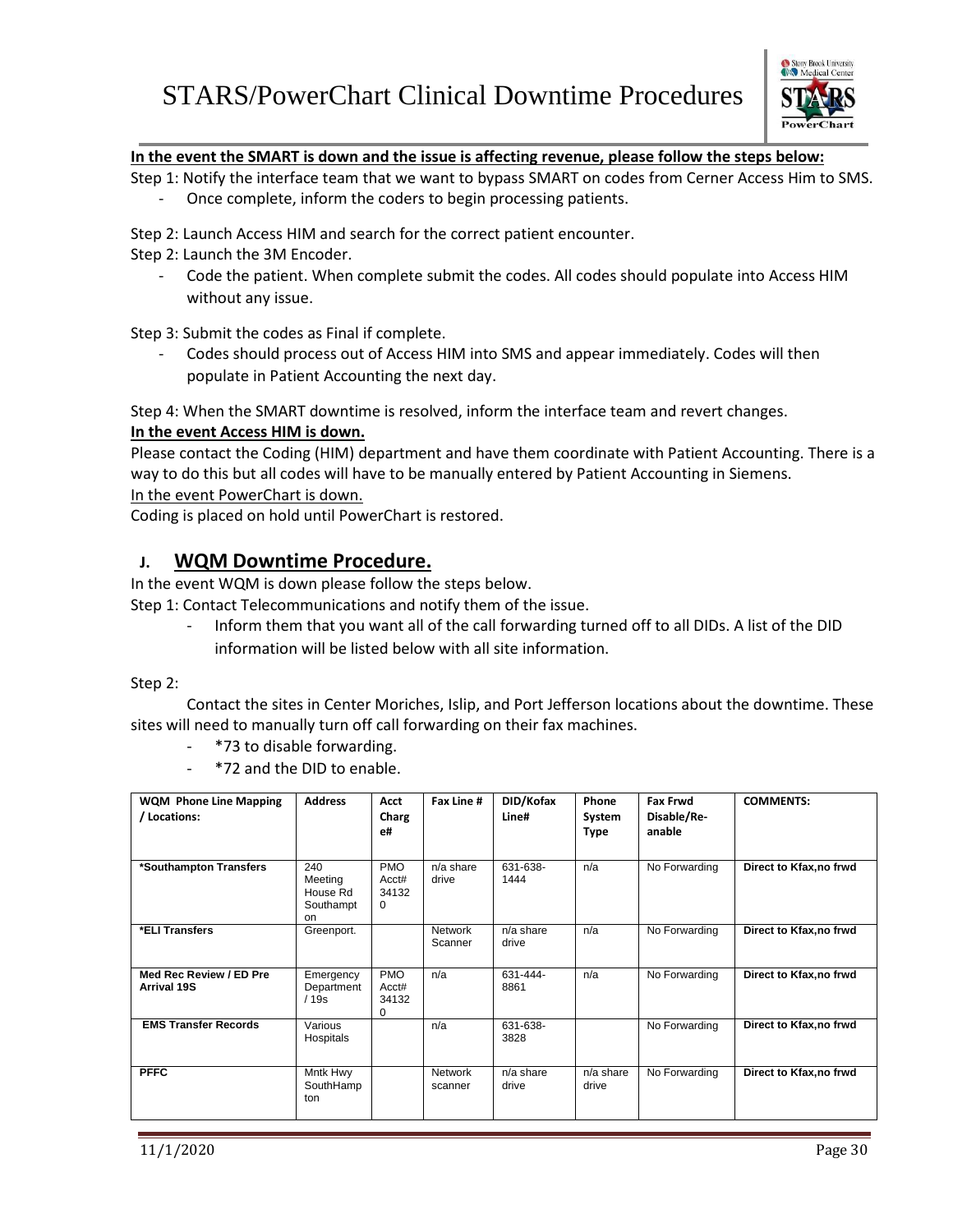![](_page_32_Picture_1.jpeg)

| <b>Care Managnment Care</b>        | 500            |                | Network     | 631-638-    | n/a share    | No Forwarding   | Direct to Kfax, no frwd    |
|------------------------------------|----------------|----------------|-------------|-------------|--------------|-----------------|----------------------------|
|                                    | Commack        |                | scanner     | 3829        | drive        |                 |                            |
|                                    | Rd,            |                |             |             |              |                 |                            |
|                                    | Commack        |                |             |             |              |                 |                            |
|                                    | NY             |                |             |             |              |                 |                            |
| <b>Consents (4-CONS)</b>           | <b>SBM</b>     |                | n/a         | $631 - 444$ | n/a          | No Forwarding   | Direct to Kfax, no frwd.   |
|                                    |                |                |             | 2667        |              |                 | <b>NOT LIVE YET</b>        |
|                                    |                |                |             |             |              |                 |                            |
|                                    |                |                |             |             |              |                 |                            |
|                                    |                |                |             |             |              |                 |                            |
|                                    |                |                |             |             |              |                 |                            |
| <b>CANCER CENTER (MART)</b>        | <b>Address</b> | Acct           | Fax Line #  | DID/Kofax   | Phone        | <b>Fax Frwd</b> | <b>COMMENTS:</b>           |
|                                    |                | Charg          |             | Line#       | System       | Disable/Re-     |                            |
|                                    |                | e#             |             |             | <b>Type</b>  | anable          |                            |
| <b>Cancer Center Authorization</b> | Mart IvI 5     |                | 631-216-    | 631-638-    | Unify        | Software        |                            |
|                                    |                |                | 2944        | 3835        |              |                 |                            |
|                                    |                |                |             |             |              |                 |                            |
| Mart COVID Testing                 | Mart IvI5      |                | na          | 631-638-    | n/a          | No Forwarding   |                            |
| Scheduling                         |                |                |             | 3148        |              |                 |                            |
|                                    |                |                |             |             |              |                 |                            |
|                                    |                |                |             |             |              |                 |                            |
|                                    |                |                |             |             |              |                 |                            |
|                                    |                |                |             |             |              |                 |                            |
| <b>Family Medicine/ Preventive</b> | <b>Address</b> | Acct           | Fax Line #  | DID/Kofax   | Phone        | <b>Fax Frwd</b> | <b>COMMENTS:</b>           |
| Med.                               |                | Charg          |             | Line#       | System       | Disable/Re-     |                            |
|                                    |                | e#             |             |             | Type         | anable          |                            |
|                                    |                |                |             |             |              |                 |                            |
|                                    |                |                |             |             |              |                 |                            |
| Family Medicine E.Setauket         | 181 Belle      | Acct#          | $631 - 444$ | 631-638-    | <b>Unify</b> | Software        |                            |
|                                    | Mead Rd.       | 36136          | 1899        | 1441        |              |                 |                            |
|                                    | Suite, East    | 5              |             |             |              |                 |                            |
|                                    | Setauket       |                |             |             |              |                 |                            |
| Family Medicine, Patchogue         | 31 Oak St.     | Acct#          | 631-638-    | 631-638-    | Unify        | Software        |                            |
|                                    | Suite 3,       | 36136          | 1761        | 1442        |              |                 |                            |
|                                    | Patchogue      | 5              |             |             |              |                 |                            |
| Preventive Medicine- E             | 181 Belle      | Acct#          | 631-444-    | 631-638-    | Unify        | Software        |                            |
| seatuket                           | Mead Rd.       | 36136          | 6665        | 0199        |              |                 |                            |
|                                    | Suite, East    | 5              |             |             |              |                 |                            |
|                                    | Setauket       |                |             |             |              |                 |                            |
|                                    |                |                |             |             |              |                 |                            |
| <b>Pediatrics</b>                  | <b>Address</b> | Acct           | Fax Line #  | DID/Kofax   | Phone        | <b>Fax Frwd</b> |                            |
|                                    |                | Charg          |             | Line#       | System       | Disable/Re-     |                            |
|                                    |                | e#             |             |             | <b>Type</b>  | anable          |                            |
|                                    |                |                |             |             |              |                 |                            |
| Peds - Tech Park-4                 | 4 Tech         | Peds           | 631.444.4   | 631-444-    | Unify        | Software        |                            |
|                                    | Drive E.       | Acct#          | 990         | 8860        |              |                 |                            |
|                                    | Setauket       | 90008          |             |             |              |                 |                            |
|                                    |                | $\overline{7}$ |             |             |              |                 |                            |
| Peds- Smithtown Group              | 260 Middle     | Acct#          | 631-265-    |             |              |                 |                            |
| (SPG)                              | Country RD     |                |             | 631-638-    | Unify        | Software        |                            |
|                                    |                | 34132          | 7518        | 1443        |              |                 |                            |
|                                    | Smithtown      | 0              |             |             |              |                 |                            |
|                                    |                | (PMO)          |             |             |              |                 |                            |
| <b>Peds-Center Moriches</b>        | 600            | Peds           | 631.878.8   | 631-638-    | Verizon      |                 | To enable*72 631 638-      |
| (CMO)                              | Montauk        | Acct#          | 083         | 0314        |              |                 | 0314 then wait for the     |
|                                    | Hwy Center     | 90008          |             |             |              |                 | line to pick up, wait till |
|                                    | Moriches       | 7              |             |             |              |                 | you hear fax tone! (*73    |
|                                    |                |                |             |             |              |                 | to deactivate)             |
|                                    |                |                |             |             |              | <b>Manual</b>   |                            |
|                                    | 450            | Peds           | 631.444.6   | 631-638-    | Unify        | Software        |                            |
|                                    | Waverly        | Acct#          | 327         | 0315        |              |                 |                            |
|                                    | Ave,           | 90008          |             |             |              |                 |                            |
| Peds- Patchogue Primary            | Patchogue      | $\overline{7}$ |             |             |              |                 |                            |
| Care                               |                |                |             |             |              |                 |                            |
| Peds- Islip Primary Care           | 2701           | Peds           | 631.581.9   | 631-638-    | Verizon      |                 | To enable*72 631 638-      |
|                                    | Sunrise        | Acct#          | 561         | 0316        |              |                 | 0316 then wait for the     |
|                                    | Hwy, Islip     | 90008          |             |             |              |                 | line to pick up, wait till |
|                                    |                | $\overline{7}$ |             |             |              |                 | you hear fax tone! (*73    |
|                                    |                |                |             |             |              |                 | to deactivate)             |
|                                    |                |                |             |             |              | Manual          |                            |
| Peds - Commack Suite 104           | 500            |                | 631-638-    | 631-638-    | Unify        | Software        |                            |
|                                    | Commack        |                | 0157        | 0257        |              |                 |                            |
|                                    | Rd,            |                |             |             |              |                 |                            |
|                                    | Commack<br>NΥ  |                |             |             |              |                 |                            |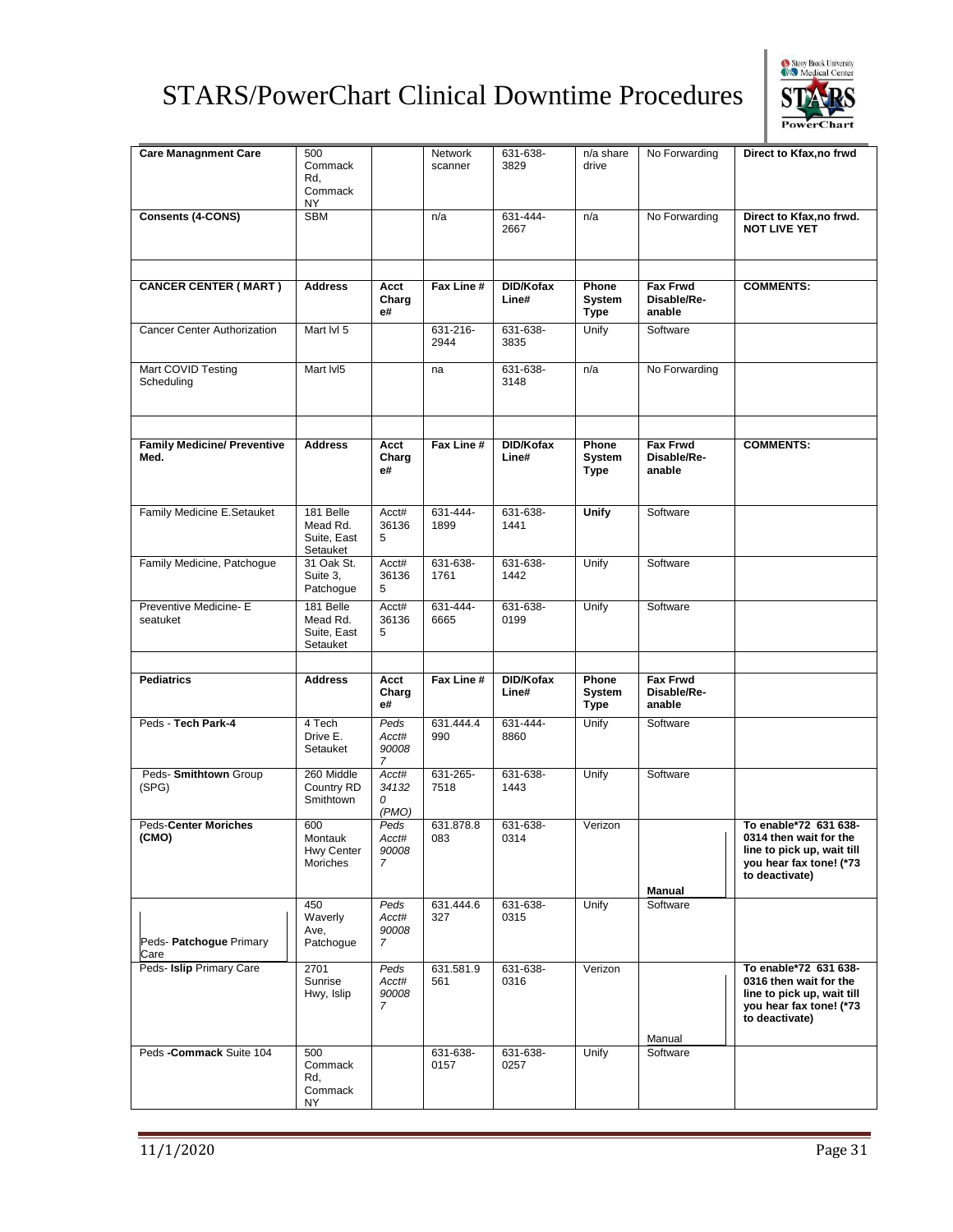![](_page_33_Picture_1.jpeg)

| Peds-Port Jeff                             | 815 Hallock<br>Ave a, Port<br>Jefferson<br>Station, NY<br>11776 |                     | 631-331-<br>7289    | 631-638-<br>3336   | <b>Cablevis</b><br>on          | Software                                 |                                                                                         |
|--------------------------------------------|-----------------------------------------------------------------|---------------------|---------------------|--------------------|--------------------------------|------------------------------------------|-----------------------------------------------------------------------------------------|
| Peds-Wading River                          | 5968 NY-<br>25A,<br>Wading<br>River, NY<br>11792                |                     | 631-929-<br>0360    | 631-638-<br>3347   | unify                          | Software                                 |                                                                                         |
|                                            |                                                                 |                     |                     |                    |                                |                                          |                                                                                         |
| Medicine.                                  | <b>Address</b>                                                  | Acct<br>Charg<br>e# | Fax Line #          | DID/Kofax<br>Line# | Phone<br>System<br><b>Type</b> | <b>Fax Frwd</b><br>Disable/Re-<br>anable |                                                                                         |
| Medicine Int.-Commack Suite<br>103         | 500<br>Commack<br>Rd,<br>Commack<br>NY                          |                     | 631-638-<br>0268 to | 631-638-<br>0269   | unify                          | Software                                 |                                                                                         |
| Medicine- Cardiology-<br>Commack           | 500<br>Commack<br>Rd                                            |                     | 631-444-<br>9621    | 631-638-<br>0229   | unify                          | software                                 |                                                                                         |
| Medicine-205 Belle Meade                   | 205 Belle<br>Meade<br>E.Setauket                                |                     | 631-444-<br>4974    | 631-638-<br>0234   | unify                          | unify                                    |                                                                                         |
| Medicine-205 Belle Meade (<br>Back Office) | 206 Belle<br>Meade<br>E.Setauket                                |                     | 631-444-<br>4653    | 631-638-<br>0234   | unify                          | unify                                    | Back office fax #44974<br><b>FRWD to 8-0234</b>                                         |
| Medicine-26 RSW (Division<br>Office)       | 26<br>Research<br>Way<br>E.Setauket                             |                     | 631-444-<br>5245    | 631-638-<br>3824   | unify                          | software                                 |                                                                                         |
| Medicine-26 RSW (Front<br>Desk)            | 26<br>Research<br>Way<br>E.Setauket                             |                     | 631-444-<br>0562    | 631-638-<br>3825   | unify                          | software                                 |                                                                                         |
| Medicine-Tech Park 4                       | 4 Tech<br>Drive E.<br>Setauket                                  |                     | 631-638-<br>3019    | 631-638-<br>3830   | unify                          | software                                 |                                                                                         |
| Medicine-HSC17 Pulmonary                   | SBM-HSC<br>17                                                   |                     | 631-444-<br>7502    | 631-638-<br>3834   | unify                          | software                                 |                                                                                         |
| Medicine-HSC15 Med Onc                     | <b>HSC 15</b>                                                   |                     | 631-638-<br>0915    | 631-638-<br>3837   | unify                          | software                                 | <b>Forward Disabled to</b><br>WQM and re routed to<br>Concord 4/17/20 DID#<br>reclaimed |
|                                            |                                                                 |                     |                     |                    |                                |                                          |                                                                                         |
| <b>OBGYN</b>                               | <b>Address</b>                                                  | Acct<br>Charg<br>e# | Fax Line #          | DID/Kofax<br>Line# | Phone<br>System<br>Type        | <b>Fax Frwd</b><br>Disable/Re-<br>anable |                                                                                         |
| OBGYN-Commack Suite 200                    | 500<br>Commack<br>Rd,<br>Commack<br>NY                          |                     | 631-638-<br>0245    | 631-638-<br>0249   | Unify                          | Software                                 |                                                                                         |
| OBGYN - Tech Park 6                        | 6 Tech<br><b>Drive</b>                                          |                     | 631-444-<br>5275    | 631-638-<br>3831   | Unify                          | Software                                 |                                                                                         |
| OBGYN-140 Belle Meade Rd                   | 140 Belle<br>Meade Rd                                           |                     | 631-638-<br>4315    | 631-638-<br>3832   | <b>Unify</b>                   | <b>Software</b>                          |                                                                                         |
|                                            |                                                                 |                     |                     |                    |                                |                                          |                                                                                         |
| <b>UROLOGY</b>                             | <b>Address</b>                                                  | Acct<br>Charg<br>e# | Fax Line #          | DID/Kofax<br>Line# | Phone<br>System<br><b>Type</b> | <b>Fax Frwd</b><br>Disable/Re-<br>anable |                                                                                         |
| Urology-HSC                                | HSC <sub>9</sub>                                                |                     | 631-444-<br>7620    | 631-638-<br>3826   | Unify                          | Software                                 |                                                                                         |
| Dermatology                                |                                                                 |                     |                     |                    |                                |                                          |                                                                                         |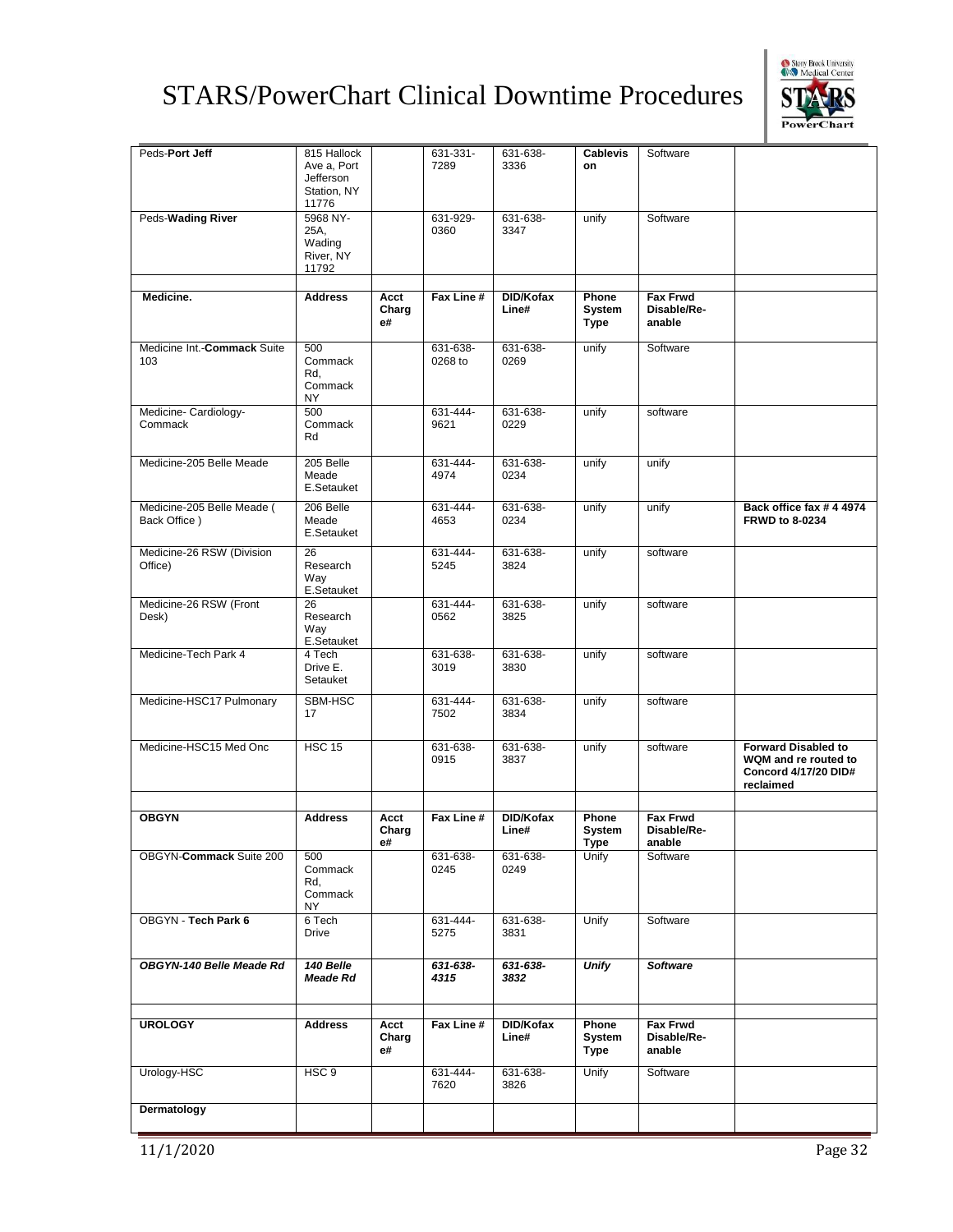![](_page_34_Picture_1.jpeg)

| Derm-Stony Brook Rd               | 1320 Stony<br>Brook Rd.                                     | n/a                 | 631-444-<br>4276 | 631-444<br>2312    | Unify                          | Software                                 |                                         |
|-----------------------------------|-------------------------------------------------------------|---------------------|------------------|--------------------|--------------------------------|------------------------------------------|-----------------------------------------|
| <b>World Trade Center</b>         | <b>Address</b>                                              | Acct<br>Charg<br>e# | Fax Line #       | DID/Kofax<br>Line# | Phone<br>System<br><b>Type</b> | <b>Fax Frwd</b><br>Disable/Re-<br>anable |                                         |
| <b>WTC- Commack</b>               | 500<br>Commack<br>Rd,<br>Commack<br>NY                      |                     | 631-630-<br>6297 | 631-638-<br>3821   | unify                          | software                                 |                                         |
| <b>WTC- Commack</b>               | 500<br>Commack<br>Rd,<br>Commack<br>ΝY                      |                     | 631-630-<br>6299 | 631-638-<br>3823   | unify                          | software                                 |                                         |
| WTC- Commack-Claims               | 500<br>Commack<br>Rd,<br>Commack<br>NY                      |                     | 631-638-<br>0740 | 631-638-<br>3822   | unify                          | software                                 |                                         |
| WTC- Mineola                      | 501<br>Commack<br>Rd,<br>Commack<br>NY                      |                     | 516-419-<br>5919 | 631-638-<br>3833   | Cabelvisi<br>on                | Manual                                   | <b>Frwd Responsibility is</b><br>on WTC |
| <b>Psychiatry</b>                 | <b>Address</b>                                              | Acct<br>Charg<br>e# | Fax Line #       | DID/Kofax<br>Line# | Phone<br>System<br><b>Type</b> | <b>Fax Frwd</b><br>Disable/Re-<br>anable |                                         |
| PSY-Putnam Hall Tele Med          | Stony<br><b>Brook</b><br>South<br>Campus;<br>Putnam<br>Hall |                     | N/A              | 631-638-<br>3827   | Unify                          | software                                 | Direct to Kfax, no frwd                 |
| PSY-Putnam Hall-Adult             | Stony<br><b>Brook</b><br>South<br>Campus;<br>Putnam<br>Hall |                     | 631-632-<br>5870 | 631-638-<br>3838   | Unify                          | software                                 |                                         |
| PSY-Putnam Hall-Child             | Stony<br><b>Brook</b><br>South<br>Campus:<br>Putnam<br>Hall |                     | 631-632-<br>4448 | 631-638-<br>3839   | Unify                          | software                                 |                                         |
|                                   |                                                             |                     |                  |                    |                                |                                          |                                         |
| PSY-Commack                       | 500<br>Commack<br>Rd,<br>Commack<br>NY                      |                     | 631-216-<br>8319 | 631-638-<br>3840   | Unify                          | software                                 |                                         |
| PSY-Puntnam Hall-Mind and<br>Body | Stony<br><b>Brook</b><br>South<br>Campus;<br>Putnam<br>Hall |                     | 631-216-<br>8178 | 631-638-<br>3837   | Unify                          | software                                 | Not live expected<br>7/15/20            |
| <b>Surgery</b>                    | <b>Address</b>                                              | Acct<br>Charg<br>e# | Fax Line #       | DID/Kofax<br>Line# | Phone<br>System<br><b>Type</b> | <b>Fax Frwd</b><br>Disable/Re-<br>anable |                                         |
| Surgery-Smithtown                 | 222 Middle<br>Country<br>Smithtown                          |                     | 631-638-<br>2830 | 631-638-<br>3841   | Unify                          | software                                 |                                         |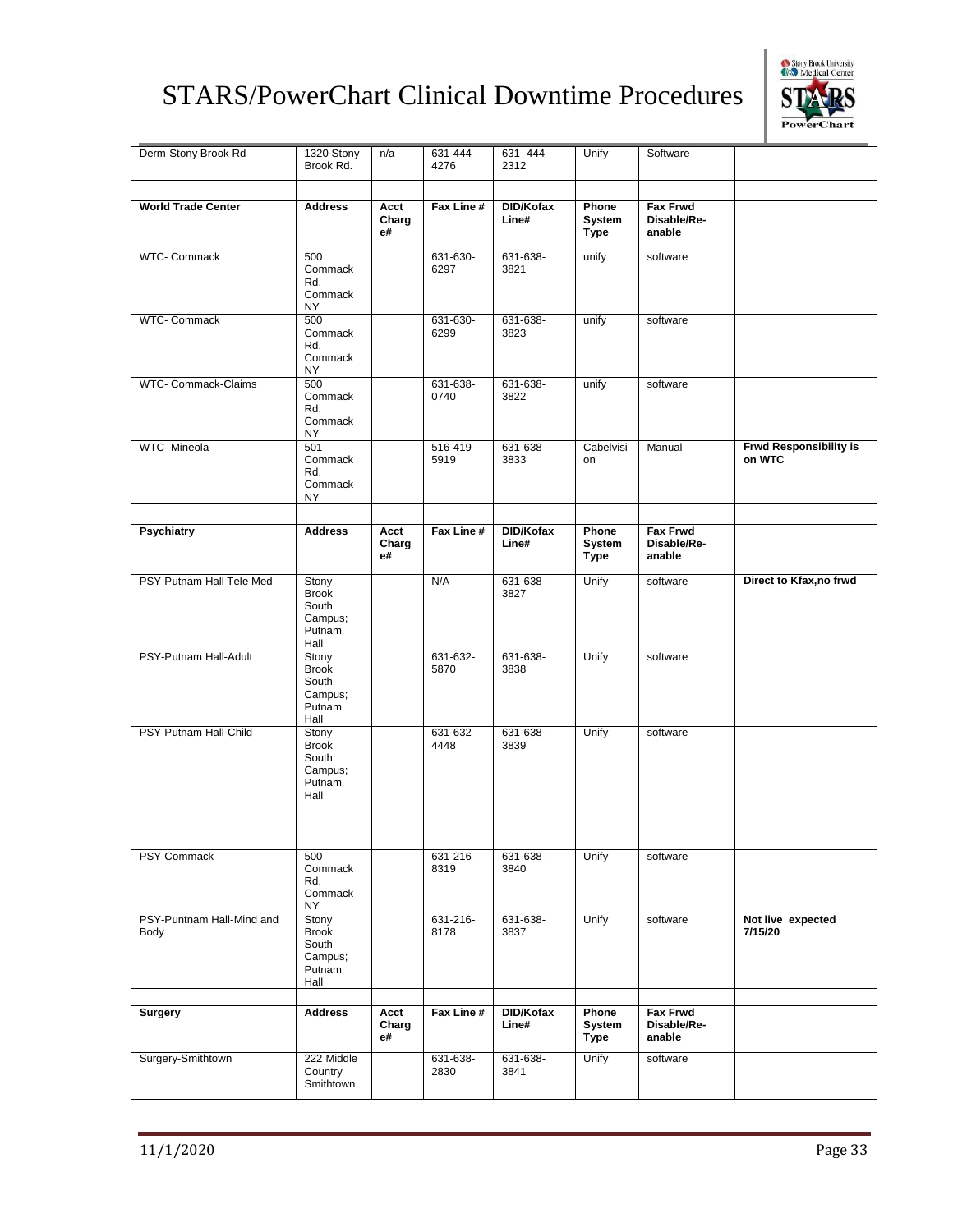![](_page_35_Picture_1.jpeg)

| Surgery-Commack                        | 500<br>Commack<br>Rd,<br>Commack<br>NY. | 631-638<br>0134  | 631-638-<br>3842 | Unify | software |                                    |
|----------------------------------------|-----------------------------------------|------------------|------------------|-------|----------|------------------------------------|
|                                        |                                         |                  |                  |       |          |                                    |
| Surgery- TP37 RSW (ENT<br>Coordinator) | 37 RSW E.<br>Setauket                   | 631-444-<br>4345 | 631-638-<br>3843 | Unify | software | LIVE!                              |
| Surgery- TP37 RSW (ENT<br>Call Cntr)   | 37 RSW E.<br>Setauket                   | 631-444-<br>4365 | 631-638-<br>3844 | Unify | software | LIVE!                              |
| Surgery- TP37 RSW (Medical<br>Records) | 37 RSW E.<br>Setauket                   | 631-444-<br>5821 | 631-638-<br>3845 | Unify | software | LIVE!                              |
| Surgery-HSC18 Colorectal               | SBM-<br>HSC <sub>18</sub>               | 631-444-<br>7784 | 631-638-<br>3846 | Unify | software | Temp disabled for<br>workflow eval |